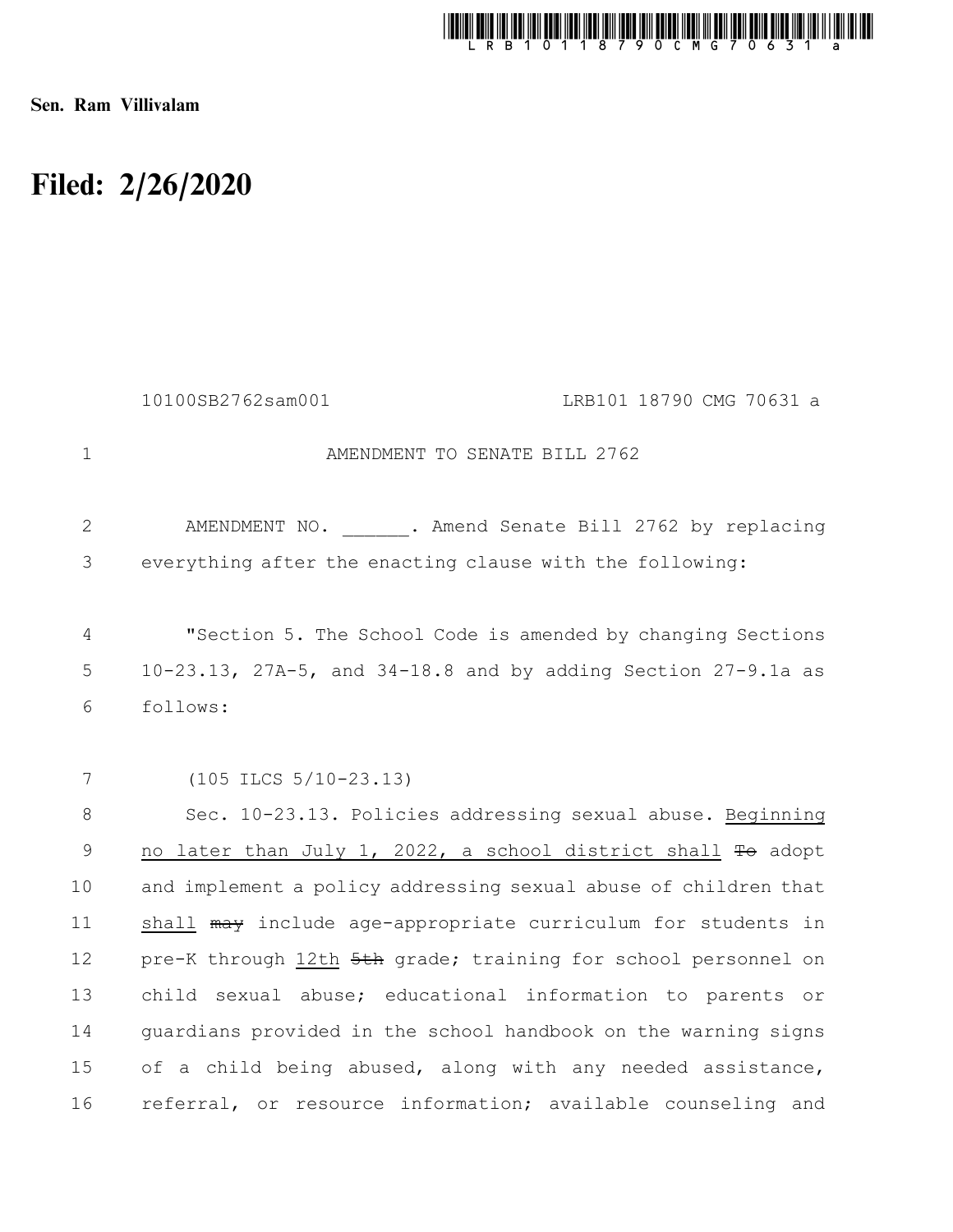resources for students affected by sexual abuse; and emotional and educational support for a child of abuse to continue to be successful in school. 1 2 3

A Any policy adopted under the Section shall may address without limitation: 4 5

(1) methods for increasing teacher, student, and parent awareness of issues regarding sexual abuse of children, including knowledge of likely warning signs indicating that a child may be a victim of sexual abuse, and the provision of information on how to prevent child abuse from happening; 6 7 8 9 10 11

(1.5) training for school personnel, including, but not limited to, training as outlined in Section 10-22.39; 12 13

(2) options  $a$ ctions that a student child who is a victim of sexual abuse has should take to obtain assistance and intervention: and 14 15 16

(3) available counseling options for students affected by sexual abuse; and-17 18

(4) methods for educating school personnel, students, and staff on how to report child abuse. 19 20

This Section may be referred to as Erin's Law. 21

(Source: P.A. 96-1524, eff. 2-14-11.) 22

(105 ILCS 5/27-9.1a new) Sec. 27-9.1a. Responsible education for adolescents and children health (REACH). 23 24 25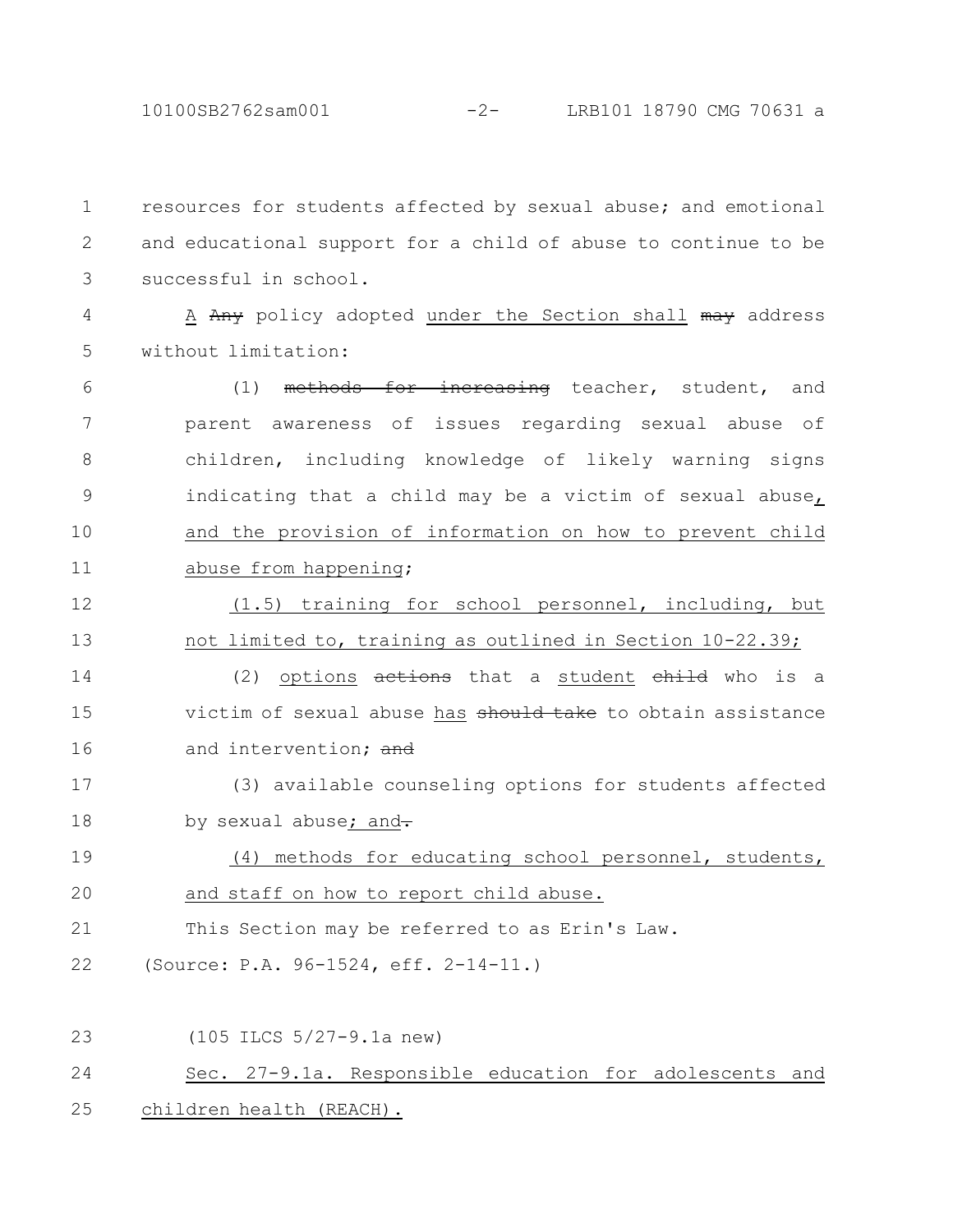| 1             | (a) The General Assembly finds all of the following:        |
|---------------|-------------------------------------------------------------|
| $\mathbf{2}$  | (1) Sex education can encourage better sexual health        |
| 3             | outcomes, reduce stigma, and prepare young people to lead   |
| 4             | healthy and fulfilling lives.                               |
| 5             | (2) Students who receive sex education that includes        |
| 6             | health-positive instruction on sexual orientation, gender   |
| 7             | identity, and gender expression report less bullying and    |
| 8             | harassment.                                                 |
| $\mathcal{G}$ | Parents, the general public, and young people<br>(3)        |
| 10            | overwhelmingly support comprehensive sex education.         |
| 11            | Polling has found that 96% of parents support<br>(4)        |
| 12            | providing sex education in high school and 93% support sex  |
| 13            | education in middle school.                                 |
| 14            | (5)<br>The leading health and education organizations       |
| 15            | support sex education that includes information about both  |
| 16            | delaying sexual activity and contraceptive use.             |
| 17            | (6) Students often lack the education needed to prevent     |
| 18            | pregnancy, HIV and other sexually transmitted infections,   |
| 19            | develop healthy relationships, to plan for personal<br>to   |
| 20            | safety, and to develop decision-making skills.              |
| 21            | Schools have a responsibility to address child<br>(7)       |
| 22            | abuse, harassment, bullying, inter-personal violence, and   |
| 23            | personal safety issues, which can have a significant impact |
| 24            | student's emotional and physical well-being and<br>a<br>on  |
| 25            | academic success.                                           |
| 26            | It is the intent of the General Assembly that comprehensive |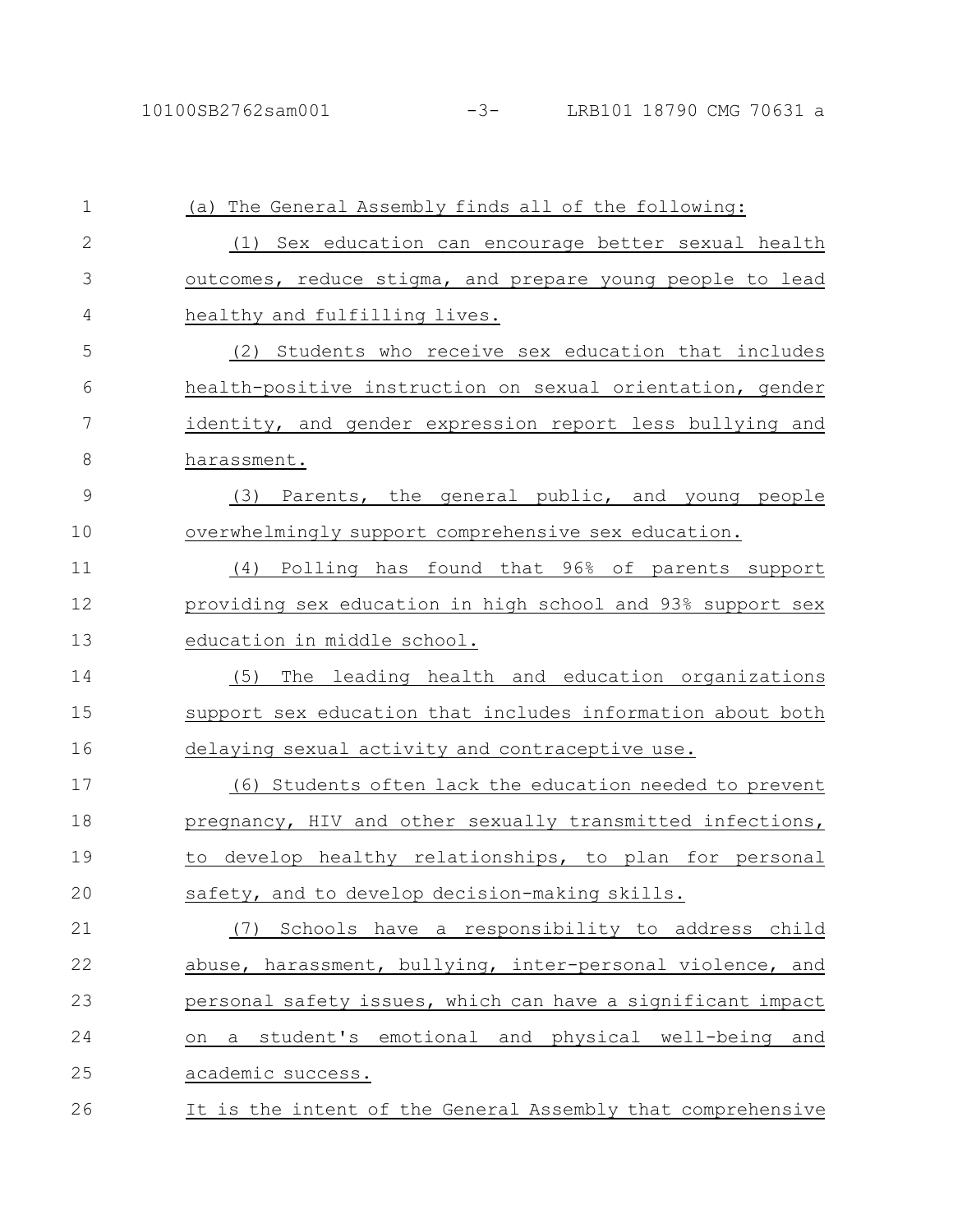10100SB2762sam001 -4- LRB101 18790 CMG 70631 a

| $\mathbf 1$    | sex education shall promote awareness and healthy attitudes     |
|----------------|-----------------------------------------------------------------|
| $\mathbf{2}$   | about growth and development, body image, gender identity,      |
| $\mathfrak{Z}$ | gender expression, sexuality, sexual health, sexual             |
| 4              | orientation, consent, dating, relationships, and families;      |
| 5              | should be designed to promote positive behaviors and reduce     |
| 6              | health-related risk behaviors; and must be available to         |
| $\overline{7}$ | students in kindergarten through 12th grade and provide         |
| 8              | students with the information, skills, and support needed to    |
| $\overline{9}$ | acquire accurate information to make healthy decisions          |
| 10             | throughout their lives.                                         |
| 11             | (b) In this Section:                                            |
| 12             | "Abstinence" means to refrain from engaging in any sexual       |
| 13             | behavior or from engaging in specific sexual behavior, such as  |
| 14             | sexual intercourse, either continuously or periodically.        |
| 15             | "Age and developmentally appropriate" means suitable for a      |
| 16             | particular age or age group of children and adolescents, based  |
| 17             | the cognitive, emotional, and behavioral development<br>on      |
| 18             | typical of that age or age group.                               |
| 19             | "Characteristics of effective programs" means the aspects       |
| 20             | of evidence-based programs, including development, content,     |
| 21             | and the implementation of programs that have been shown to be   |
| 22             | effective in increasing knowledge, clarifying values<br>and     |
| 23             | attitudes, increasing skills, and impacting behavior and are    |
| 24             | widely recognized by leading medical and public health agencies |
| 25             | to be effective in changing sexual behaviors that lead to       |
|                |                                                                 |

26 sexually transmitted infections, including HIV, unintended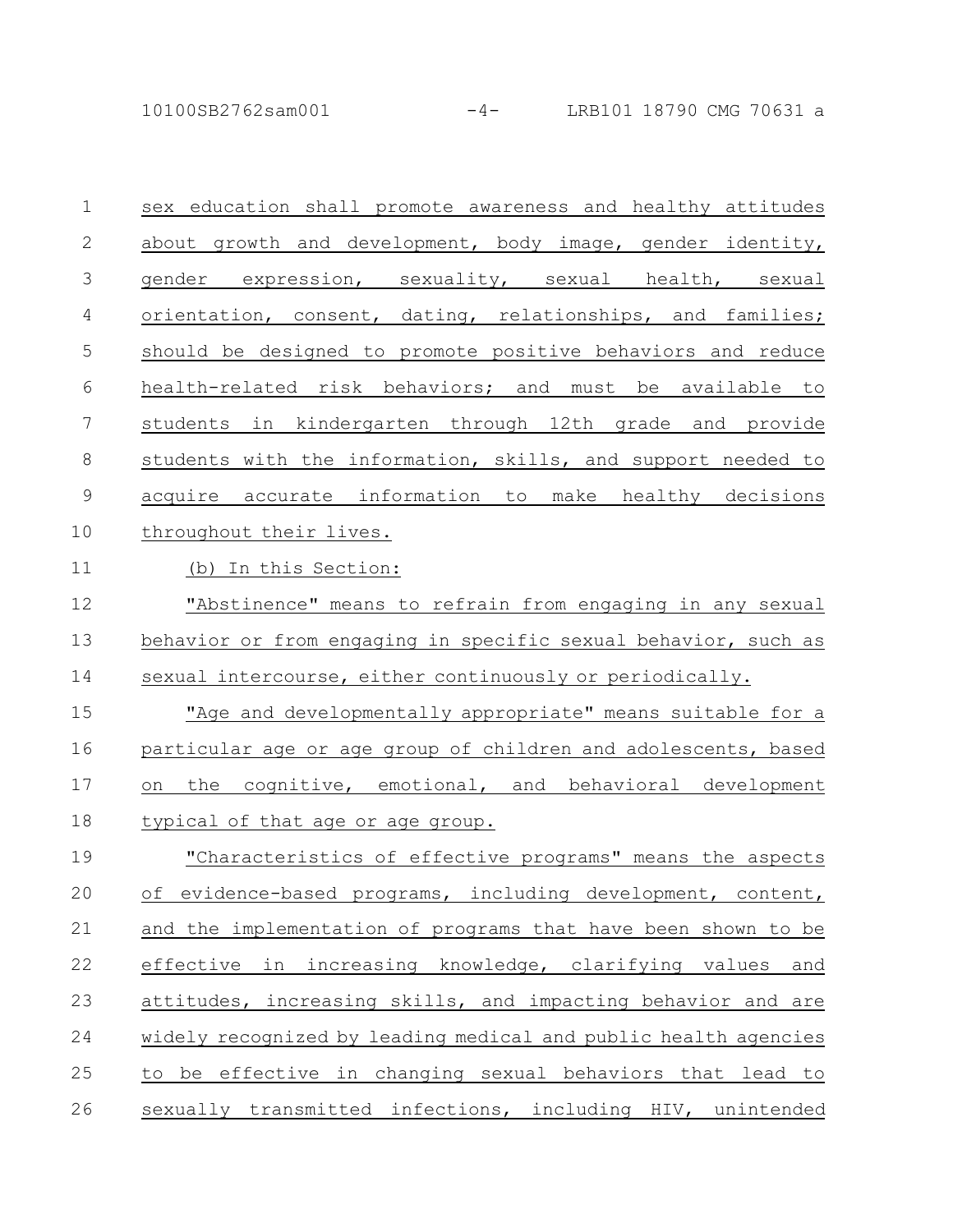pregnancy, dating violence, and sexual violence among young people. "Comprehensive sex education" means instruction in a comprehensive school health education approach that addresses the physical, mental, emotional, and social dimensions of human sexuality and is designed to motivate and assist students in maintaining and improving sexual health, preventing disease, and reducing sexual health-related risk behaviors and to enable and empower students to develop and demonstrate developmentally and culturally appropriate sexuality and sexual health-related knowledge, attitudes, skills, and practices. "Consent" means knowing, affirmative, conscious, and voluntary agreement to engage in specific interpersonal, physical, or sexual activity at a given time. "Culturally appropriate" means materials and instruction that respond to culturally diverse individuals, families, and communities in an inclusive, respectful, and effective manner. "Culturally appropriate" includes materials and instruction that are inclusive of the experiences and needs of communities of color, communities of all ethnic and cultural backgrounds, immigrant communities, English learners, people of diverse sexual orientations, gender identities, and gender expressions, people who are intersex, people who have physical or intellectual disabilities, people who have experienced sexual victimization, and people whose experiences have 1 2 3 4 5 6 7 8 9 10 11 12 13 14 15 16 17 18 19 20 21 22 23 24 25 26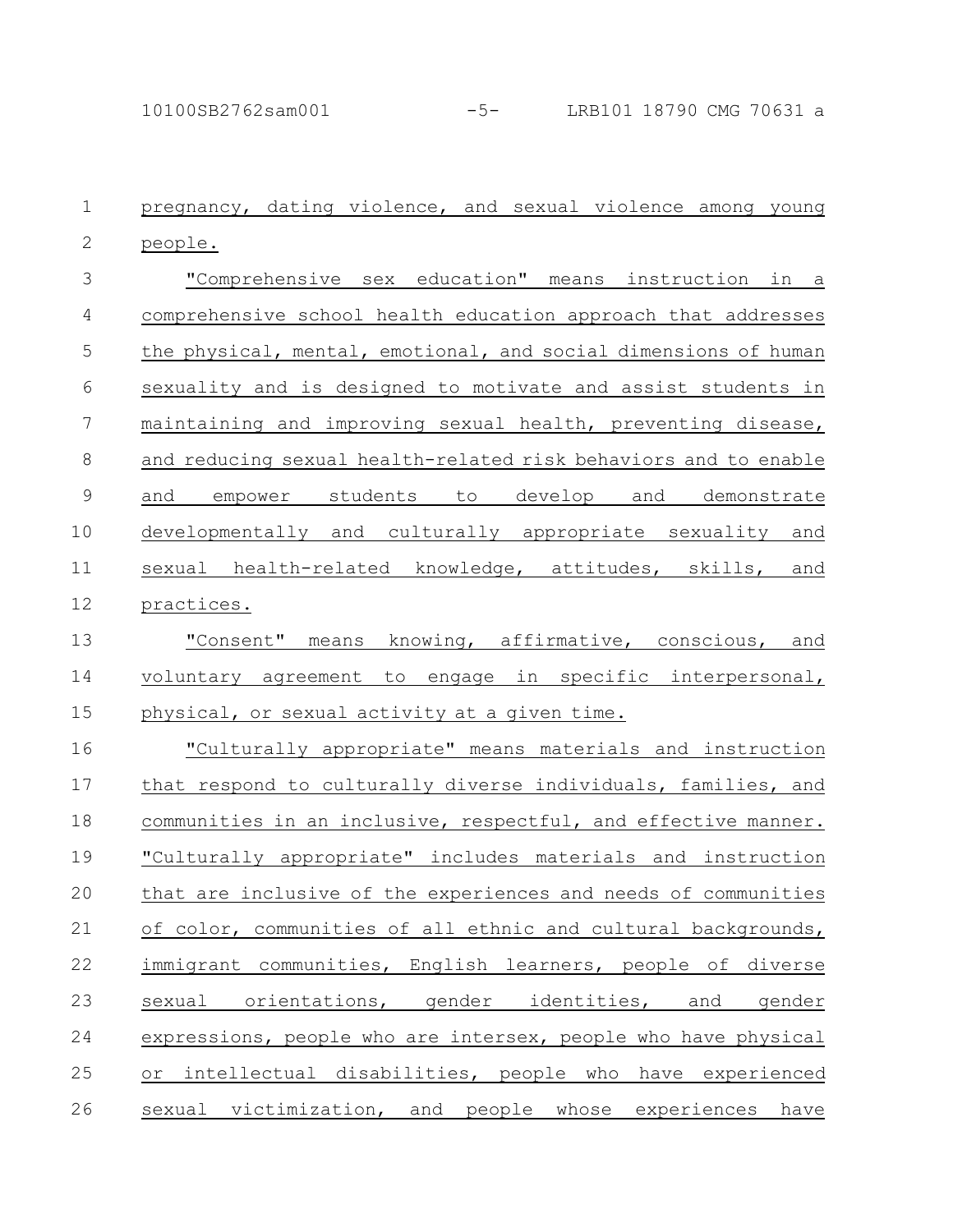traditionally been left out of sexual health education, programs, and policies. "Gender stereotype" means a generalized view or preconception about what attributes, characteristics, or roles are or ought to be taught, possessed by, or performed by women and men. "Inclusive" means a curriculum that ensures that students from historically marginalized communities that include, but are not limited to, communities of color, immigrant communities, people of diverse sexual orientations, gender identities, and gender expressions, people who are intersex, people who have disabilities, people who have experienced sexual victimization, and others whose experiences have been traditionally left out of sex education programs and policies are included in classroom materials and lessons. "Instructors trained in appropriate courses" means instructors who have knowledge of the most recent medically accurate and complete research on human sexuality, health relationships, pregnancy, HIV, and other sexually transmitted infections. "Medically accurate and complete" means that the information provided through the instruction is verified or supported by research conducted in compliance with accepted scientific methods and is published in peer-reviewed journals by the federal Centers for Disease Control and Prevention, the American Public Health Association, the American Academy of 1 2 3 4 5 6 7 8 9 10 11 12 13 14 15 16 17 18 19 20 21 22 23 24 25 26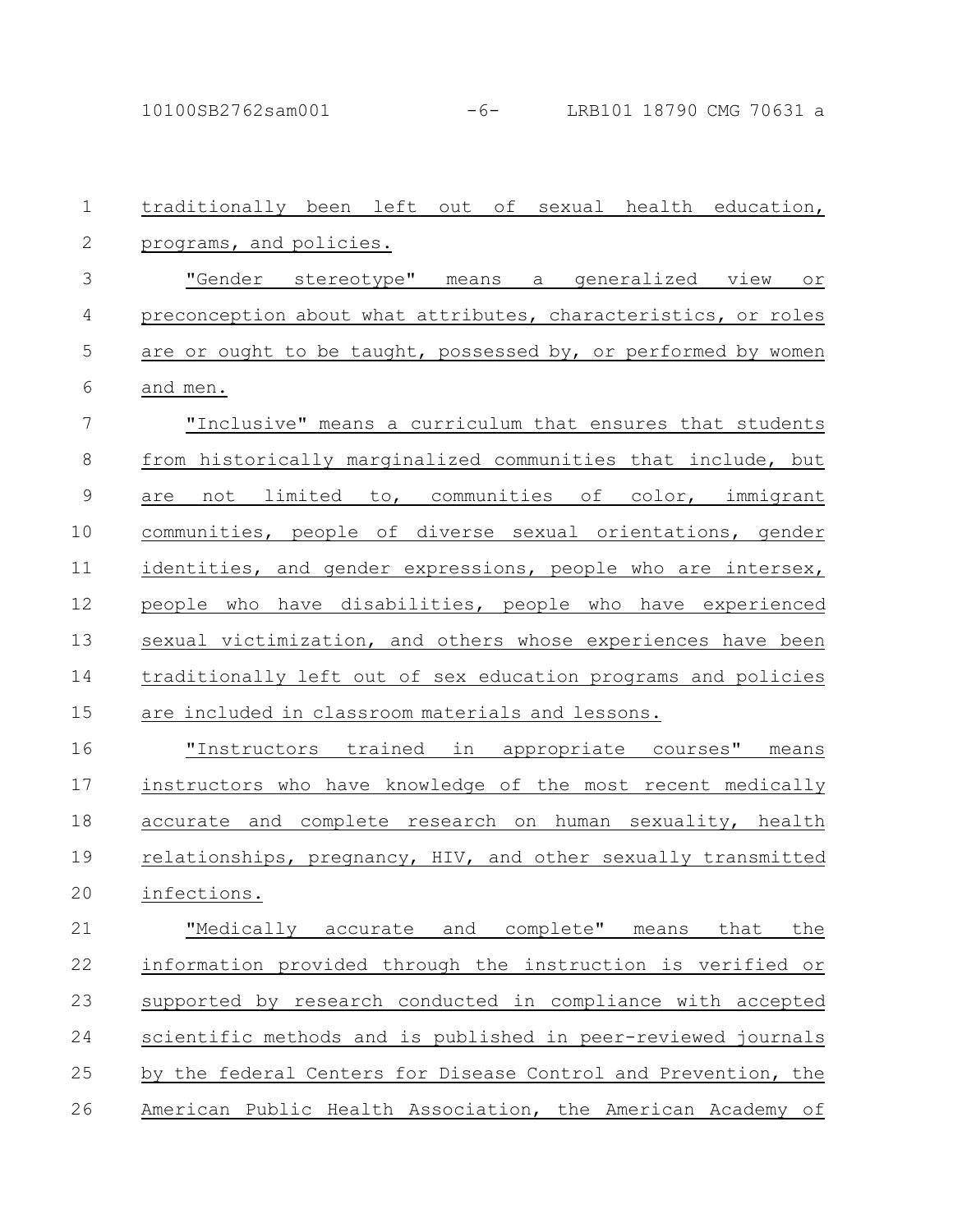10100SB2762sam001 -7- LRB101 18790 CMG 70631 a

Pediatrics, and the American College of Obstetricians and Gynecologists, if applicable, or the program contains information that leading professional public health or medical organizations, government agencies, and scientific advisory groups with relevant expertise in the field recognize as accurate, objective, and complete. Also, the program does not withhold information about external anatomy involved in sexual functioning or in the effectiveness and benefits of correct and consistent use of condoms and other contraceptives. "Sexting" means the act of sending, sharing, receiving, or forwarding a sexually explicit or sexually suggestive image, video, or text message by a digital or electronic device, including, but not limited to, a mobile or cellular telephone or a computer. "Sexual violence" means an act of a sexual nature that is committed or attempted by another person without the freely given consent of the victim or against someone who is unable to consent or refuse. "Sexual violence" includes acts of sexual harassment, sexual abuse, and sexual assault. "Sexual development" means the lifelong process of physical, behavioral, cognitive, and emotional growth and changes as it relates to an individual's sexuality and sexual maturation. "Sexual development" includes puberty, identity development, socio-cultural influences, and sexual behaviors. 1 2 3 4 5 6 7 8 9 10 11 12 13 14 15 16 17 18 19 20 21 22 23 24

"Trauma informed" means to address vital information about sexuality and well-being that takes into consideration how 25 26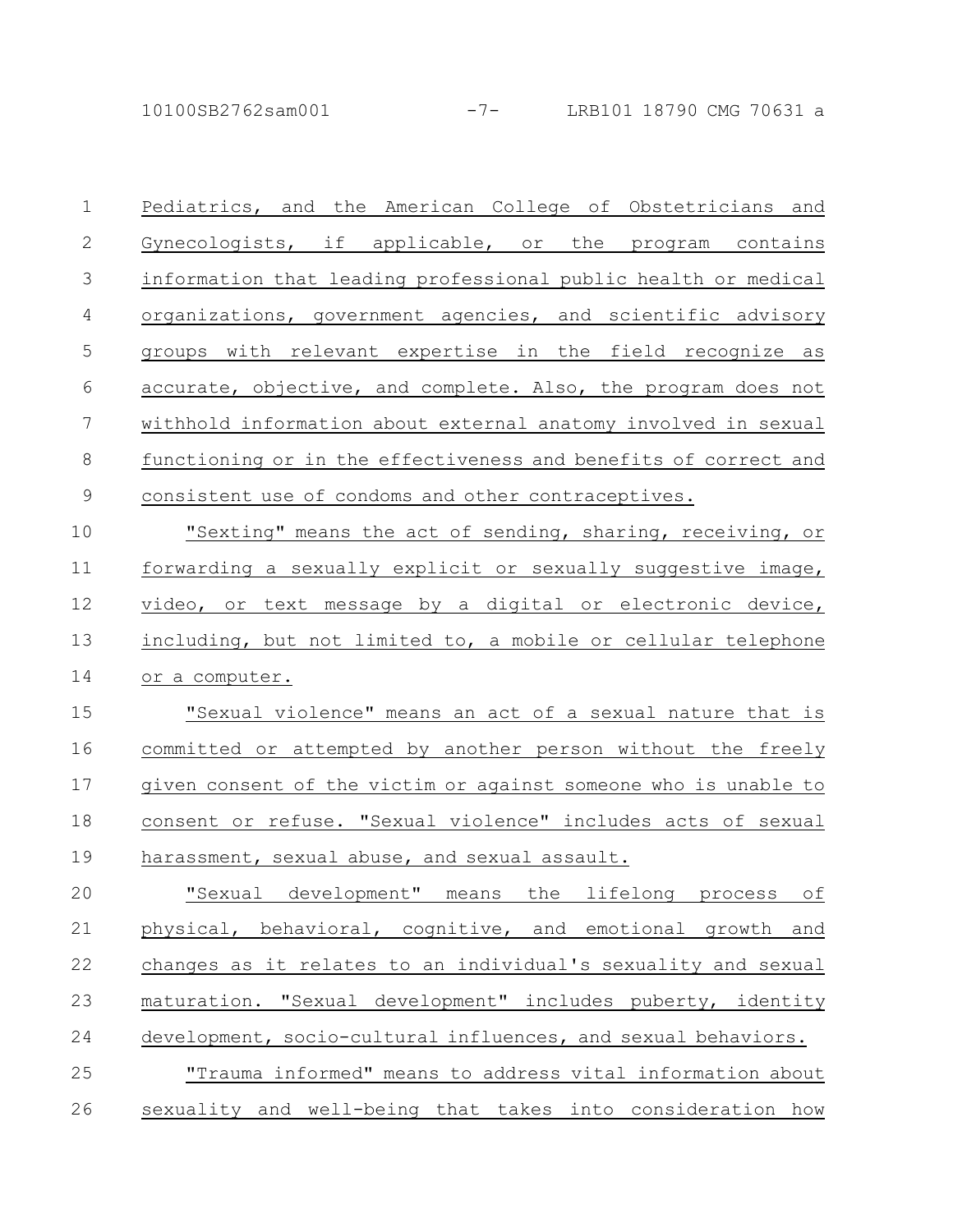| $\mathbf{1}$  | adverse life experiences may potentially influence sexual |
|---------------|-----------------------------------------------------------|
| $\mathbf{2}$  | decision making.                                          |
| 3             | (c) Comprehensive sex education requirements under this   |
| 4             | Section are as follows:                                   |
| 5             | (1) Beginning no later than July 1, 2021, comprehensive   |
| 6             | sex education shall do all of the following:              |
| 7             | (A) Reflect the characteristics of effective              |
| $\,8\,$       | programs.                                                 |
| $\mathcal{G}$ | Use and implement curricula that is trauma<br>(B)         |
| 10            | informed.                                                 |
| 11            | (C) Use or adopt curricula that are inclusive and         |
| 12            | address the experiences and needs of all youth in the     |
| 13            | school. Instruction must be accessible to pupils with     |
| 14            | disabilities, and may include the use of a modified       |
| 15            | curriculum, materials, instruction in alternative         |
| 16            | formats, and auxiliary aids.                              |
| 17            | (D) Not discriminate on the basis of sex, race,           |
| 18            | ethnicity, national origin, disability, religion,         |
| 19            | gender expression, gender identity, or<br>sexual          |
| 20            | orientation.                                              |
| 21            | instructors trained in appropriate<br>Allow<br>(E)        |
| 22            | courses to answer questions initiated by a student that   |
| 23            | are related to and consistent with the material of the    |
| 24            | course.                                                   |
| 25            | (2) Beginning no later than July 1, 2021, comprehensive   |
| 26            | sex education may not:                                    |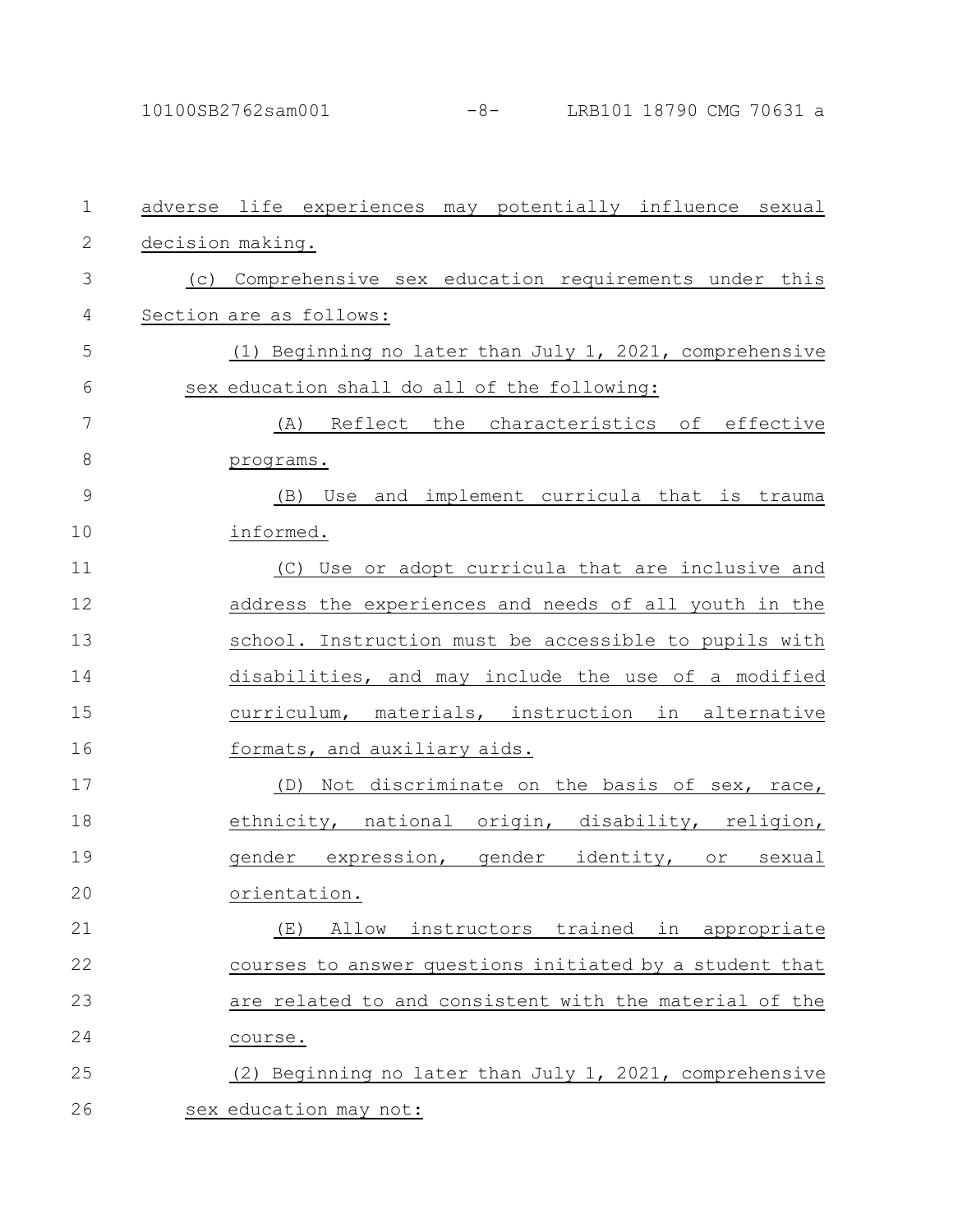| $\mathbf 1$   | (A) use shame-based or stigmatizing language or            |
|---------------|------------------------------------------------------------|
| $\mathbf{2}$  | instructional tools or stigmatize parenting or             |
| 3             | sexually active youth;                                     |
| 4             | (B) stigmatize or further victimize students               |
| 5             | impacted by sexual violence;                               |
| 6             | (C) employ gender stereotypes;                             |
| 7             | (D) exclude the health needs of individuals who are        |
| 8             | intersex or individuals of diverse sexual                  |
| $\mathcal{G}$ | orientations, gender identities, or gender                 |
| 10            | expressions; or                                            |
| 11            | (E) teach or promote any religious doctrine.               |
| 12            | (3) Beginning no later than July 1, 2021, comprehensive    |
| 13            | education instruction and materials, including<br>sex      |
| 14            | materials provided or presented by outside organizations   |
| 15            | or quest speakers, may not conflict with the provisions of |
| 16            | this Section.                                              |
| 17            | Beginning no later than July 1, 2021, a school<br>(4)      |
| 18            | district shall provide inclusive, medically accurate and   |
| 19            | and<br>developmentally appropriate, and<br>complete, age   |
| 20            | culturally appropriate comprehensive sex education in the  |
| 21            | 6th through 12th grades in all public schools, including   |
| 22            | charter schools. Comprehensive sex education in the 6th    |
| 23            | through 12th grades shall include age and developmentally  |
| 24            | appropriate instruction on all of the following topics:    |
| 25            | (A) The physical, social, and emotional changes of         |
| 26            | human development.                                         |
|               |                                                            |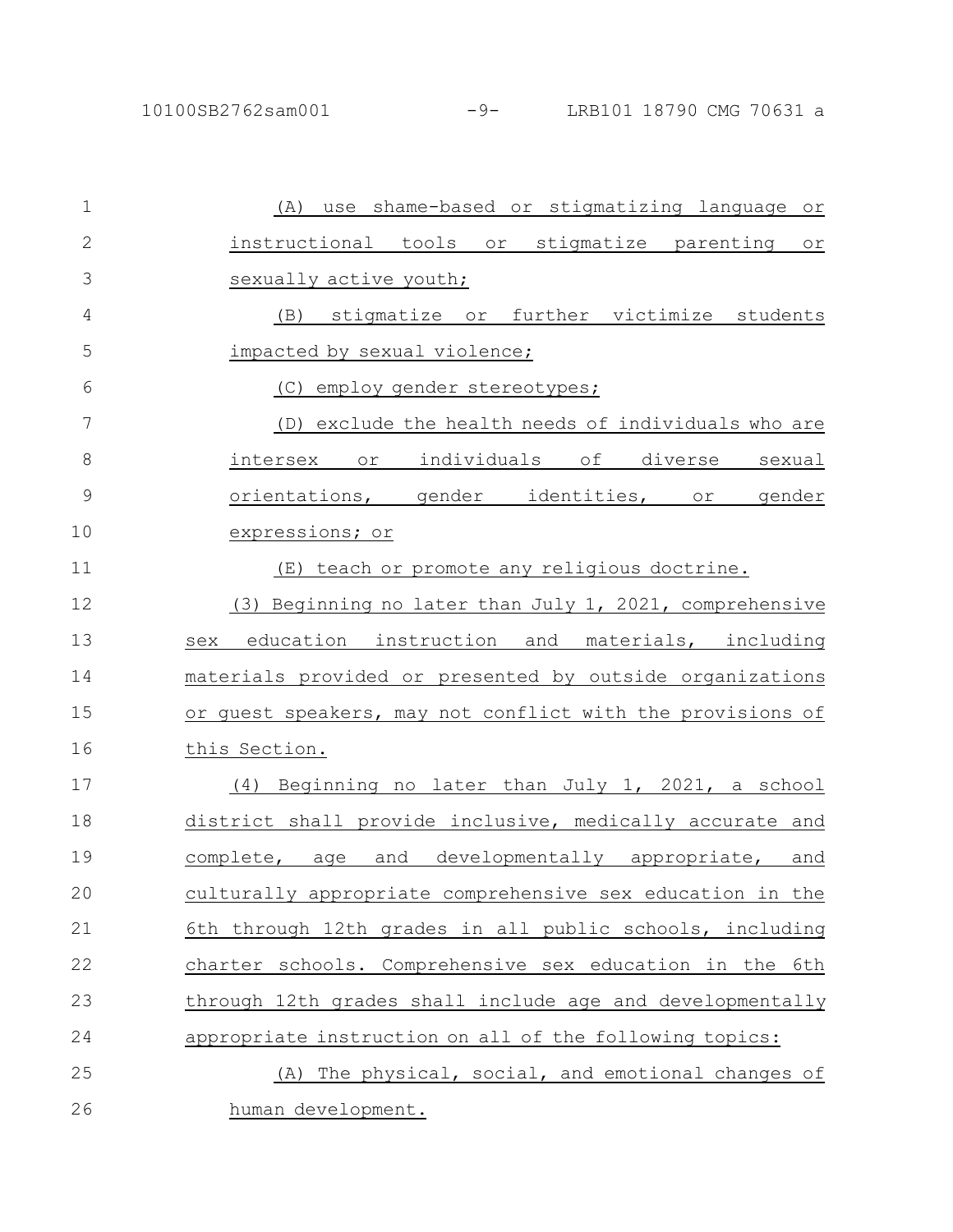| $\mathbf{1}$  | (B) Human anatomy, reproduction, and sexual            |
|---------------|--------------------------------------------------------|
| 2             | development.                                           |
| 3             | (C) Healthy relationships, including family and        |
| 4             | friendships, that are based on mutual consent and      |
| 5             | developing the ability to distinguish between healthy  |
| 6             | and unhealthy relationships. Such instruction shall    |
| 7             | include, but not be limited to:                        |
| 8             | (i) how to promote personal safety;                    |
| $\mathcal{G}$ | (ii) an examination of the harm caused by              |
| 10            | gender-role stereotypes, violence, coercion,           |
| 11            | bullying, and intimidation in relationships, both      |
| 12            | in person and through means of technology; and         |
| 13            | (iii)<br>the exploration about<br>gender<br>how        |
| 14            | stereotypes can limit all people.                      |
| 15            | (D) Healthy decision-making skills about sexuality     |
| 16            | and relationships. Such instruction shall include, but |
| 17            | not be limited to:                                     |
| 18            | (i) critical thinking, problem solving,                |
| 19            | self-efficacy, and decision making; and                |
| 20            | (ii) exploring individual<br>values<br>and             |
| 21            | attitudes.                                             |
| 22            | The promotion of positive body image among<br>(E)      |
| 23            | students to develop an understanding that there is a   |
| 24            | range of body types and to feel positive about one's   |
| 25            | own body type.                                         |
| 26            | The promotion of positive sexuality, the<br>(F)        |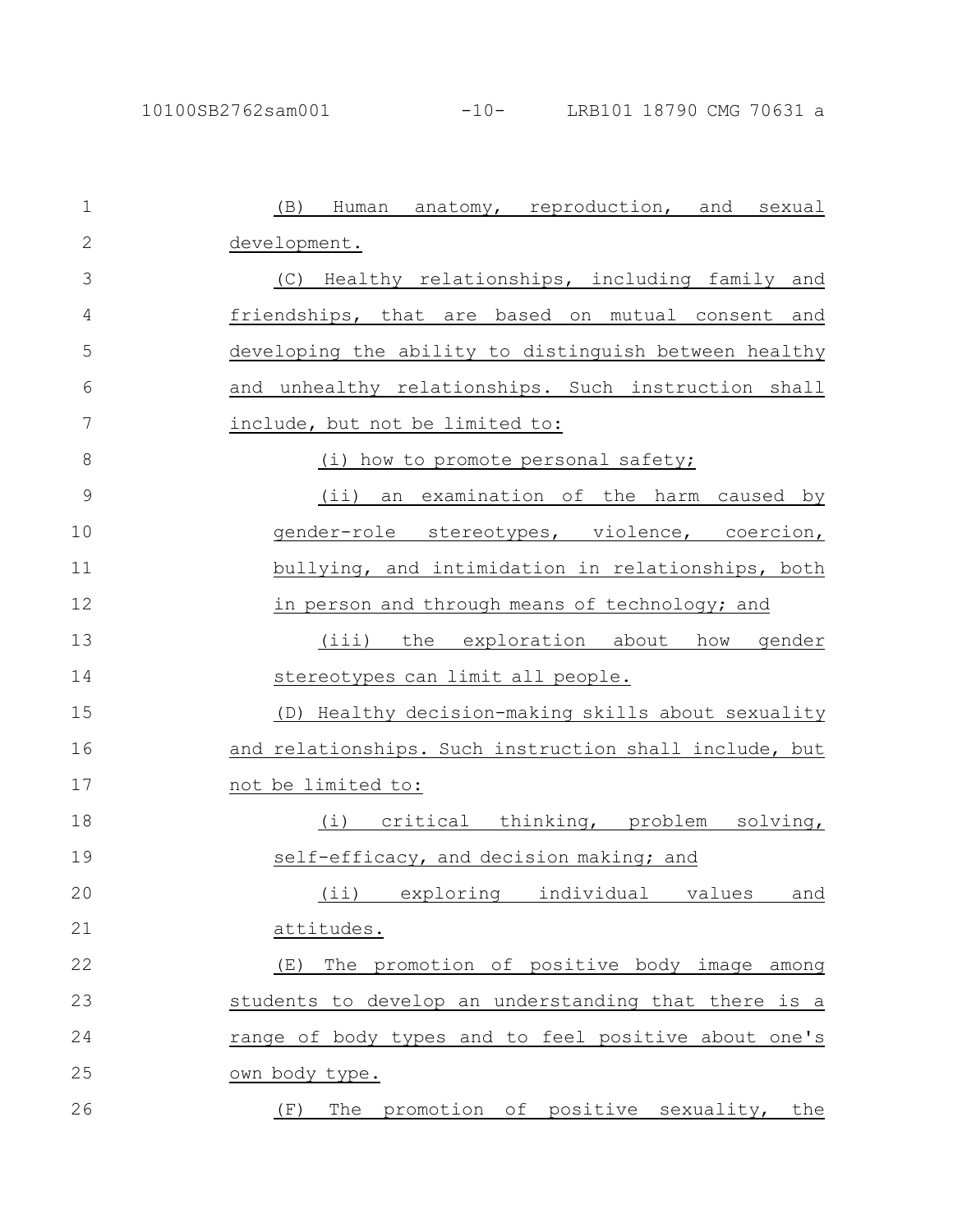| $\mathbf 1$  | reality that there is a range of healthy sexual      |
|--------------|------------------------------------------------------|
| $\mathbf{2}$ | behaviors, and students should feel positive about   |
| 3            | sexual behaviors that are consensual, affirming, and |
| 4            | pleasurable.                                         |
| 5            | (G) The Internet safety education curriculum under   |
| 6            | <u>Section 27-13.3.</u>                              |
| 7            | (H) Discussion about social media, dating and        |
| 8            | relationship websites or applications, and sexting,  |
| $\mathsf 9$  | including:                                           |
| 10           | (i) the possible consequences of sharing or          |
| 11           | forwarding sexually explicit or sexually             |
| 12           | suggestive photographs or images, videos, or text    |
| 13           | messages;                                            |
| 14           | (ii) the identification of situations in which       |
| 15           | bullying or harassment may result as a consequence   |
| 16           | of using social media, dating applications, or       |
| 17           | engaging in sexting;                                 |
| 18           | (iii) the possible long-term legal, social,          |
| 19           | academic, and other consequences that may result     |
| 20           | from possessing or distributing sexual content;      |
| 21           | the importance of using the Internet<br>(iv)         |
| 22           | safely and how social media, dating applications,    |
| 23           | and sexting may pose a risk to personal safety;      |
| 24           | the<br>identification of individuals,<br>(v)         |
| 25           | including school personnel, community members, and   |
| 26           | parents, who may provide assistance with issues,     |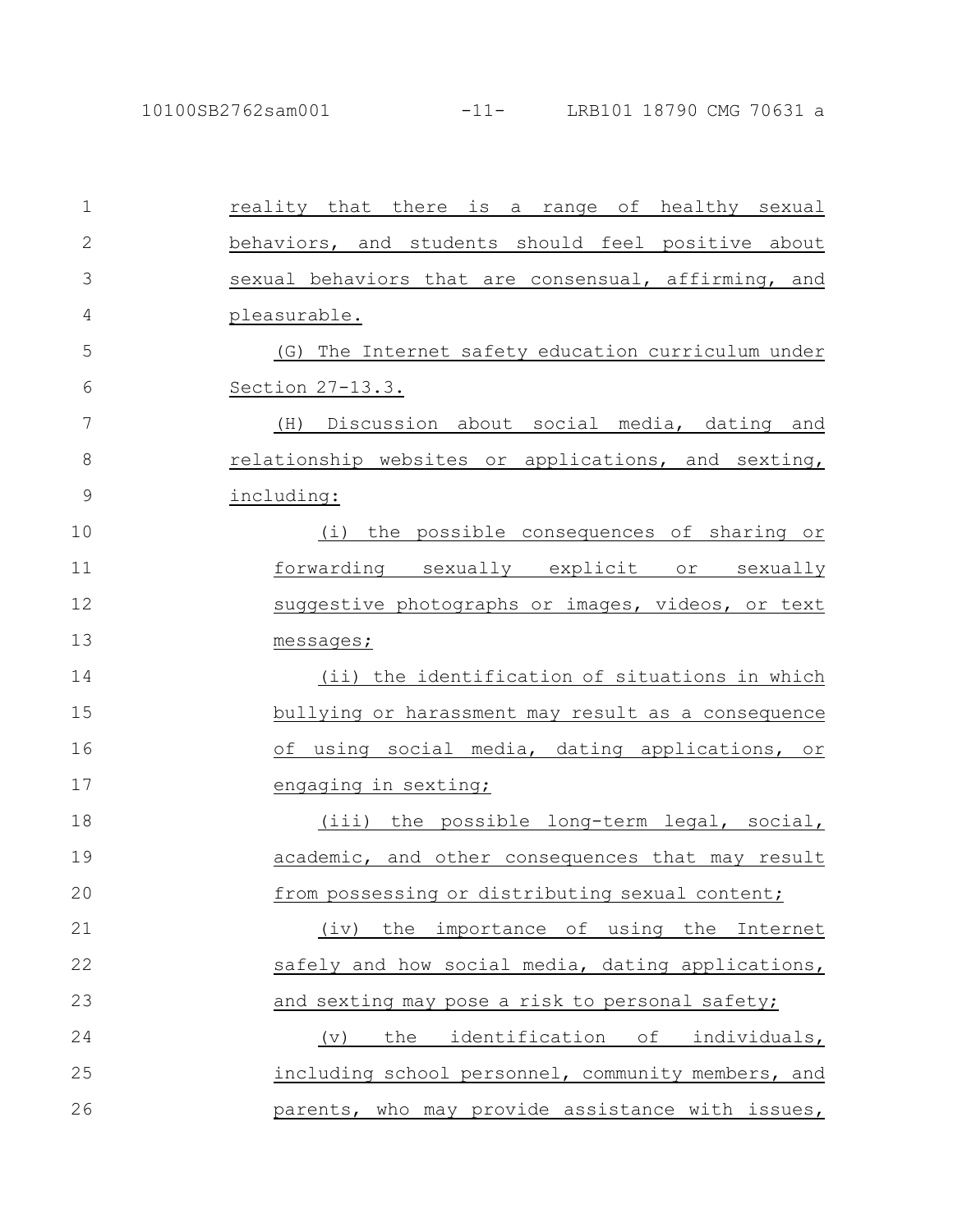| $\mathbf 1$  | concerns, or problems resulting from use of the             |
|--------------|-------------------------------------------------------------|
| $\mathbf{2}$ | Internet; and                                               |
| 3            | development of strategies for<br>(vi)<br>the                |
| 4            | resisting peer pressure and for communicating in a          |
| 5            | positive manner.                                            |
| 6            | Information about interpersonal violence,<br>$(\top)$       |
| 7            | sexual violence, and human trafficking. Information         |
| 8            | about human trafficking shall include both of the           |
| 9            | following:                                                  |
| 10           | Information on the prevalence, nature, and<br>(i)           |
| 11           | strategies to<br>reduce<br>the<br>risk<br>of<br>human       |
| 12           | trafficking, techniques to set healthy boundaries,          |
| 13           | and how to safely seek assistance.                          |
| 14           | Information on how social media<br>$(i$ i)<br>and           |
| 15           | mobile device applications are used for human               |
| 16           | trafficking.                                                |
| 17           | Information about adolescent relationship<br>$(\mathbb{J})$ |
| 18           | abuse and intimate partner violence, including the          |
| 19           | early warning signs thereof.                                |
| 20           | (K) Information about confidential local services           |
| 21           | and resources in which students can obtain additional       |
| 22           | information related to bullying, dating violence,           |
| 23           | sexual violence, suicide prevention, and other related      |
| 24           | without immediate parental notification or<br>care          |
| 25           | consent.                                                    |
| 26           | Information about mandated reporting of abused<br>(L)       |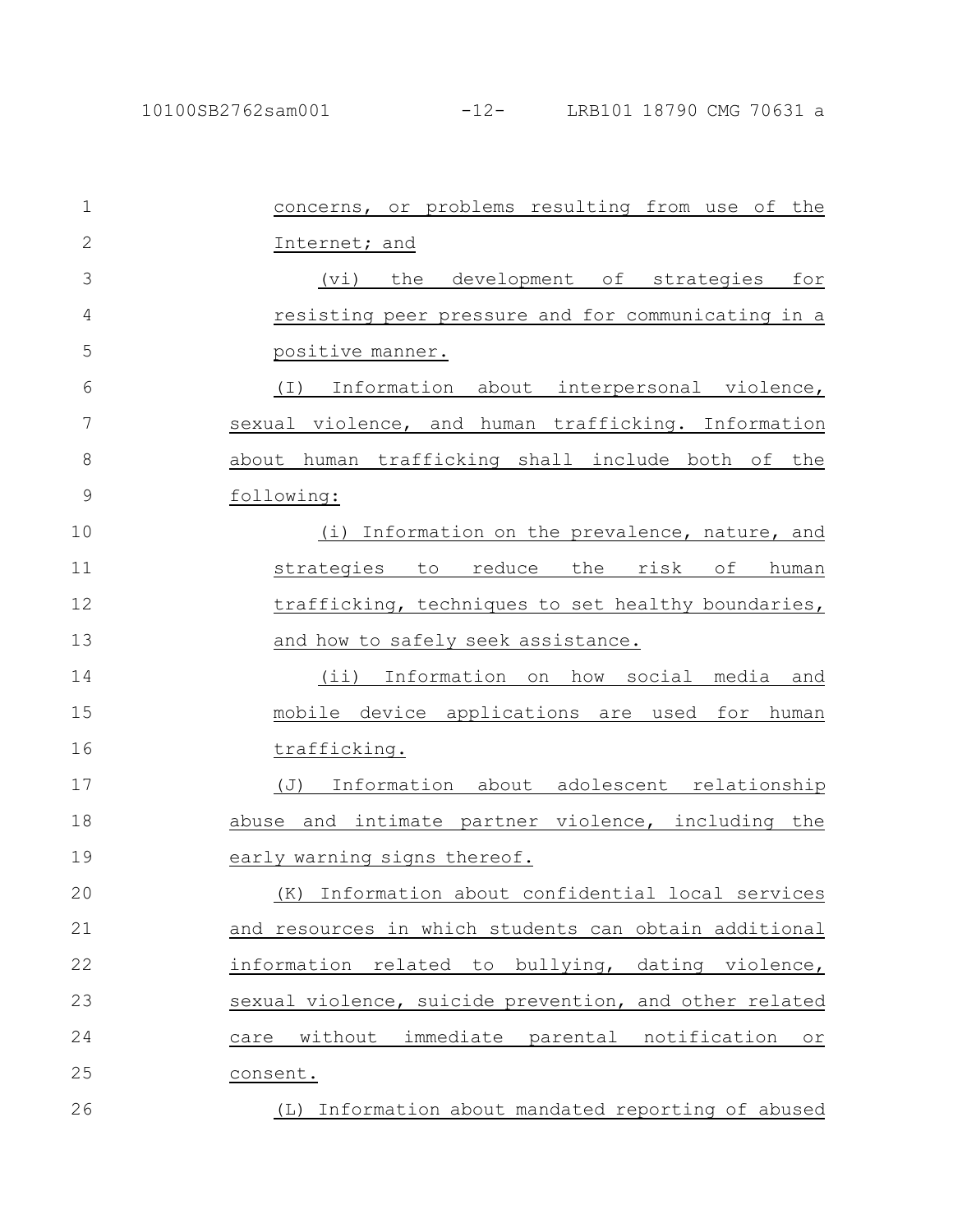| $\mathbf{1}$  | and neglected children as required by the Abused and        |
|---------------|-------------------------------------------------------------|
| $\mathbf{2}$  | Neglected Child Reporting Act.                              |
| 3             | (M) Course material and instruction must include            |
| 4             | an age and developmentally appropriate discussion on        |
| 5             | the meaning of consent that includes discussion on          |
| 6             | recognizing all of the following:                           |
| 7             | (i) That consent is a freely given agreement to             |
| 8             | sexual activity.                                            |
| $\mathcal{G}$ | (ii) That consent to one particular sexual                  |
| 10            | activity does not constitute consent to other               |
| 11            | types of sexual activities.                                 |
| 12            | (iii) That a person's lack of verbal or                     |
| 13            | physical resistance or submission resulting from            |
| 14            | the use or threat of force does not constitute              |
| 15            | consent.                                                    |
| 16            | (iv) That a person's manner of dress does not               |
| 17            | constitute consent.                                         |
| 18            | That a person's consent to past sexual<br>$(\triangledown)$ |
| 19            | activity does not constitute consent to future              |
| 20            | sexual activity.                                            |
| 21            | That a person's consent to engage in<br>(vi)                |
| 22            | sexual<br>activity with<br>does<br>one<br>person<br>not     |
| 23            | constitute consent to engage in sexual activity             |
| 24            | with another person.                                        |
| 25            | (vii) That a person can withdraw consent at any             |
| 26            | time.                                                       |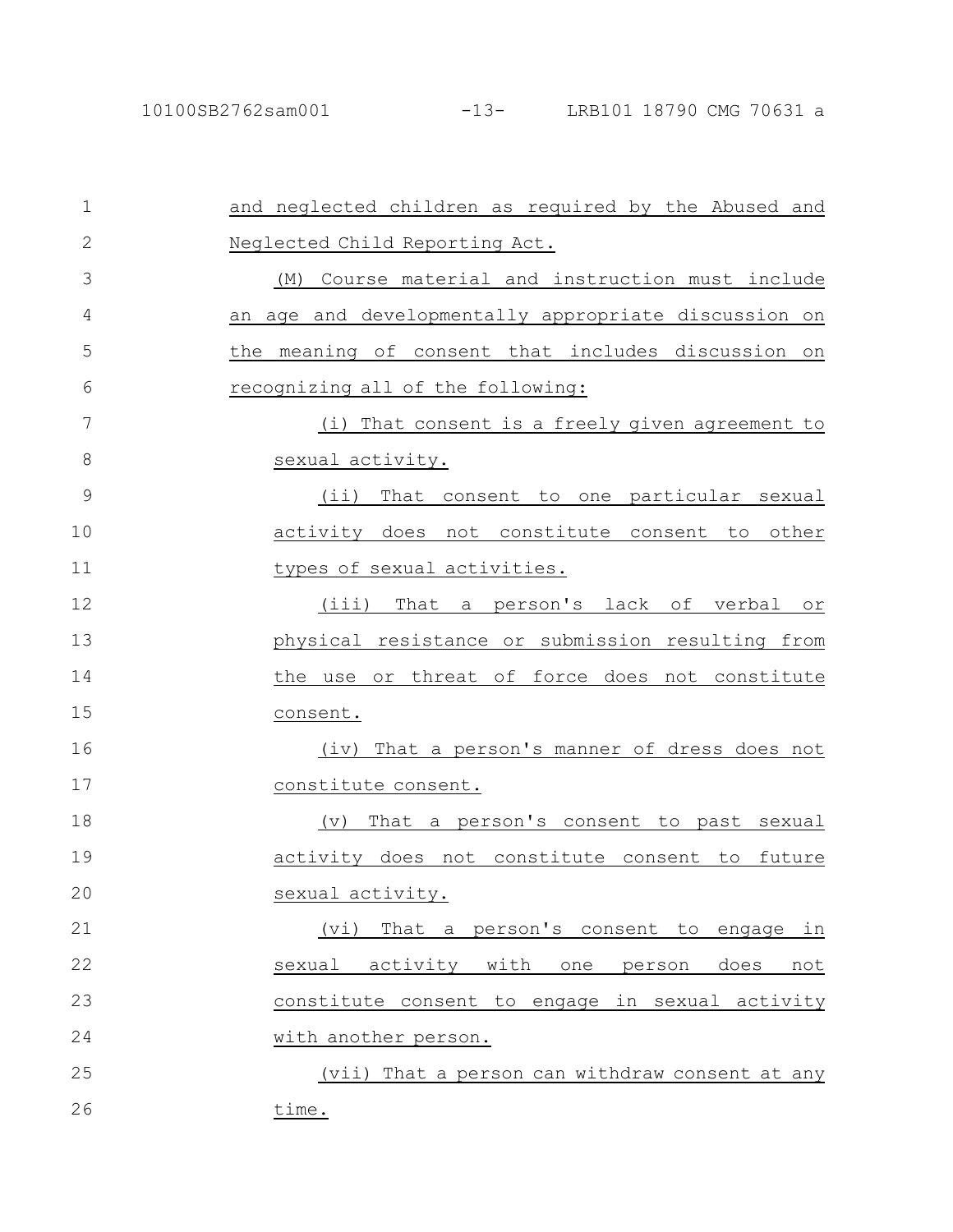| $\mathbf 1$   | (viii) That a person cannot consent to sexual             |
|---------------|-----------------------------------------------------------|
| $\mathbf{2}$  | activity if that person is unable to understand the       |
| 3             | nature of the activity or give knowing consent due        |
| 4             | to certain circumstances that include, but are not        |
| 5             | limited to, (I) the person is incapacitated due to        |
| 6             | the use or influence of alcohol or drugs, (II) the        |
| 7             | person is asleep or unconscious, (III) the person         |
| 8             | is a minor, or (IV) the person is incapacitated due       |
| $\mathcal{G}$ | to a mental disability.                                   |
| 10            | (N) Encouraging youth to communicate with parents         |
| 11            | or guardians, health and social service professionals,    |
| 12            | and other trusted adults about sexuality and intimate     |
| 13            | relationships.                                            |
| 14            | Creating a safe and culturally appropriate<br>(O)         |
| 15            | environment for all students and others in society.       |
| 16            | Affirmative and inclusive examples of varying<br>(P)      |
| 17            | relationships and family structures.<br>оf<br>types       |
| 18            | of healthy relationships and personal<br>Discussion       |
| 19            | safety must include affirmative representation and        |
| 20            | health-positive<br>instruction<br>diverse<br>sexual<br>on |
| 21            | orientations,<br>gender<br>identities,<br>and<br>gender   |
| 22            | expressions.                                              |
| 23            | benefits of abstinence, behavioral<br>(Q)<br>The          |
| 24            | use of barrier methods, medication,<br>the<br>changes,    |
| 25            | and sexually transmitted infection<br>contraception,      |
| 26            | prevention measures, including:                           |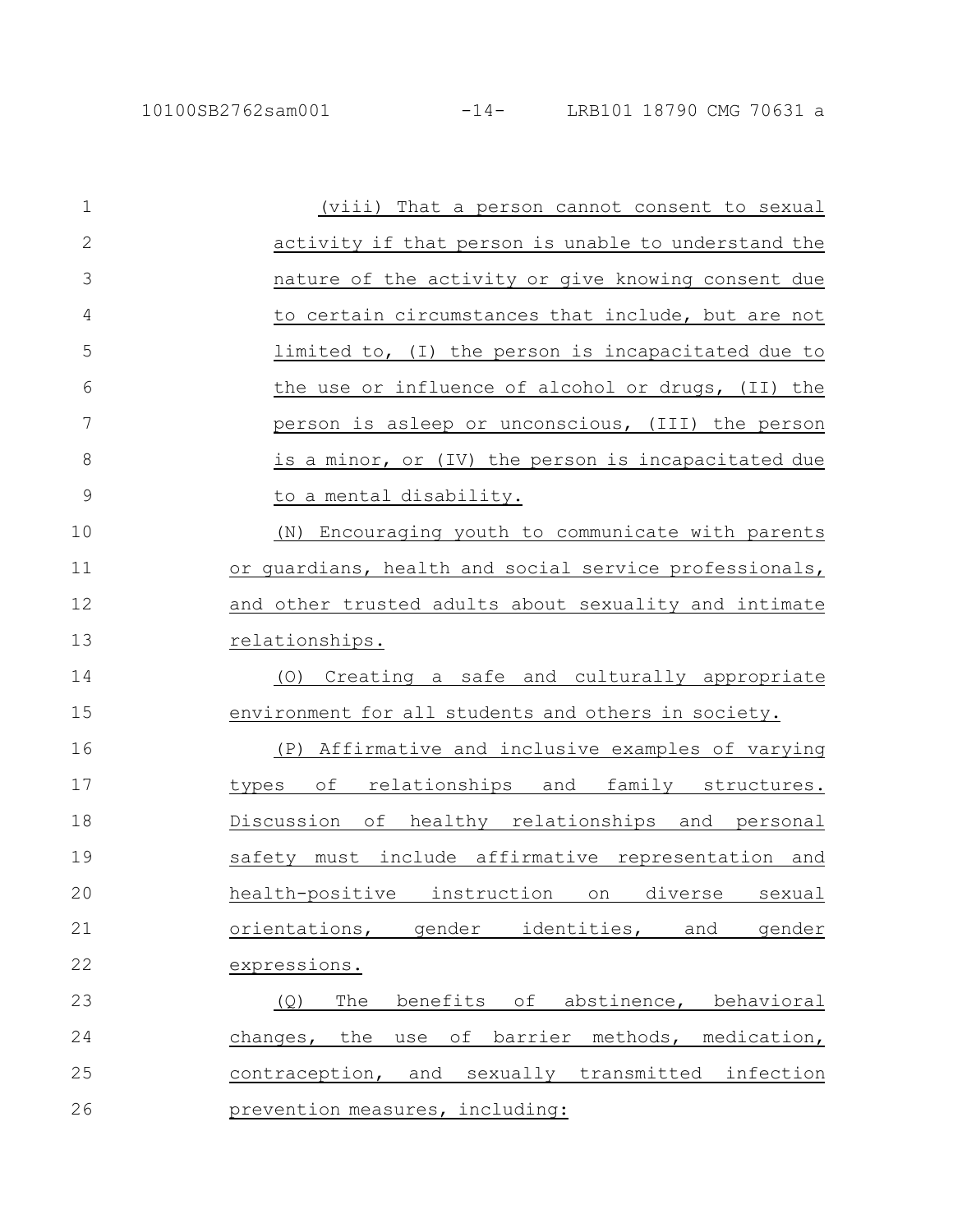(i) instruction on how to effectively use condoms, barrier methods, and preventative medication to protect against sexually transmitted infections, including HIV; (ii) the benefits of contraception, condoms, and barrier methods to avoid pregnancy and how to effectively use each method; (iii) the relationship between substance use and sexual health and behaviors; (iv) information about local health services in which students can obtain additional information and services related to sexual and reproductive health and other related care; and (v) information about the rights of individuals to obtain contraceptives and sexual health care. (R) Unbiased information and non-stigmatizing information about the options regarding pregnancy, including parenting, adoption, and abortion. (S) Information concerning the Abandoned Newborn Infant Protection Act that relate to the safe abandonment of a child to a firefighter at a fire station or to a staff member at a hospital or a community clinic or at an emergency center within the first 30 days of the child's life. (T) Affirmative recognition of the roles that 1 2 3 4 5 6 7 8 9 10 11 12 13 14 15 16 17 18 19 20 21 22 23 24 25 26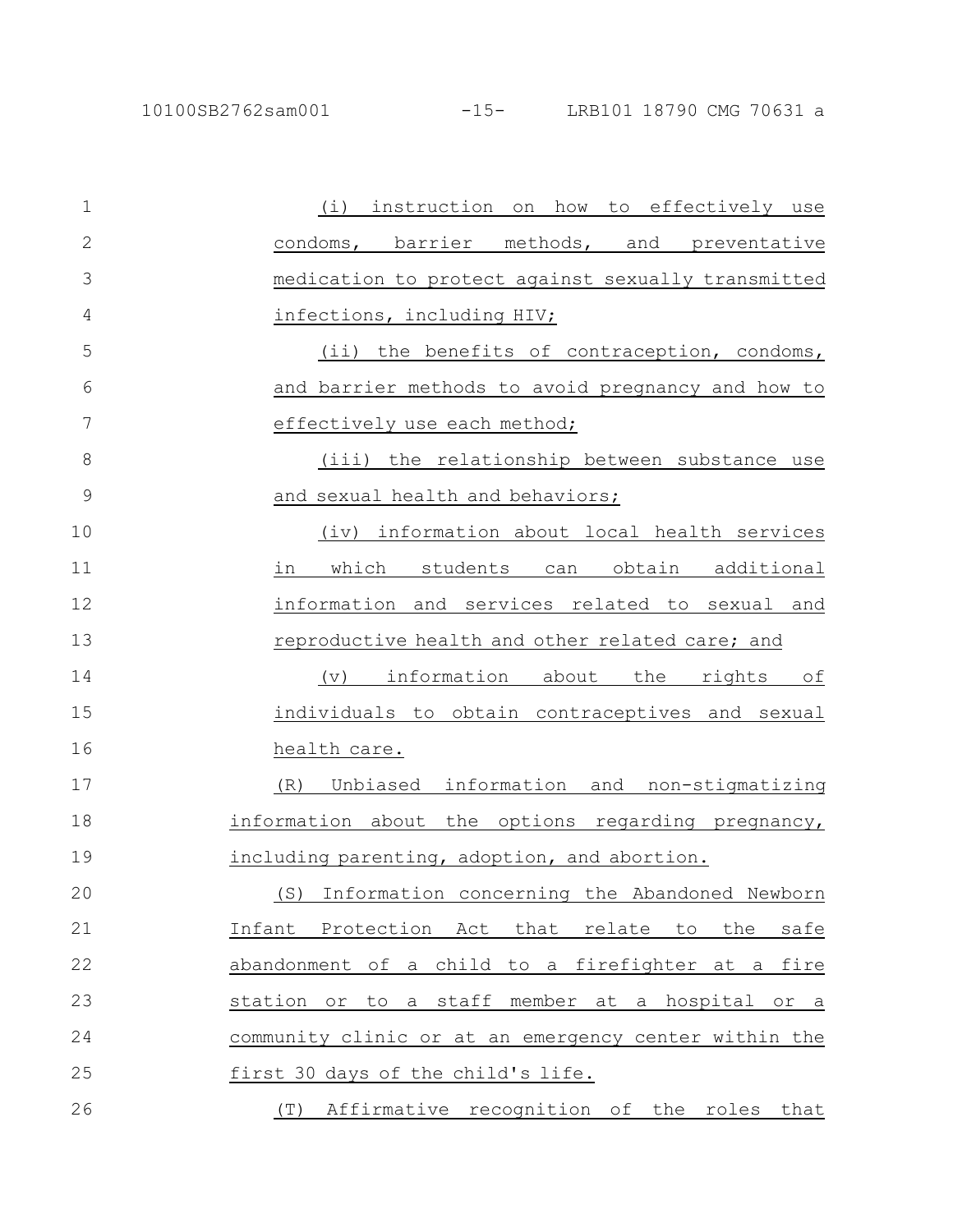| $\mathbf 1$  | traditions, values, norms, gender roles,                  |
|--------------|-----------------------------------------------------------|
| $\mathbf{2}$ | acculturation, family structure, health beliefs, and      |
| 3            | political power play in how students make decisions       |
| 4            | that affect their sexual health.                          |
| 5            | (U) Examples of diverse races, ethnicities,               |
| 6            | genders, sexual orientations, gender identities,          |
| 7            | gender expressions, cultures, and families, including     |
| 8            | single-parent households and young families.              |
| 9            | (V) Information about sexual orientation, gender          |
| 10           | identity, and gender expression for all students,         |
| 11           | including:                                                |
| 12           | $(\dot{\perp})$<br>an affirmative recognition that people |
| 13           | diverse sexual orientations, gender<br>have               |
| 14           | identities, and gender expressions; and                   |
| 15           | (ii) referrals to community resources that can            |
| 16           | provide additional support for students of diverse        |
| 17           | sexual orientations, gender identities, and gender        |
| 18           | expressions.                                              |
| 19           | (W) Opportunities to explore the roles that race,         |
| 20           | ethnicity, immigration status, disability status,         |
| 21           | sexual orientation, gender identity, gender               |
| 22           | expression, economic status, and language within          |
| 23           | different communities play in how students make           |
| 24           | decisions that affect their sexual health.                |
| 25           | (5) Beginning no later than July 1, 2022, a school        |
| 26           | district shall provide inclusive, medically accurate and  |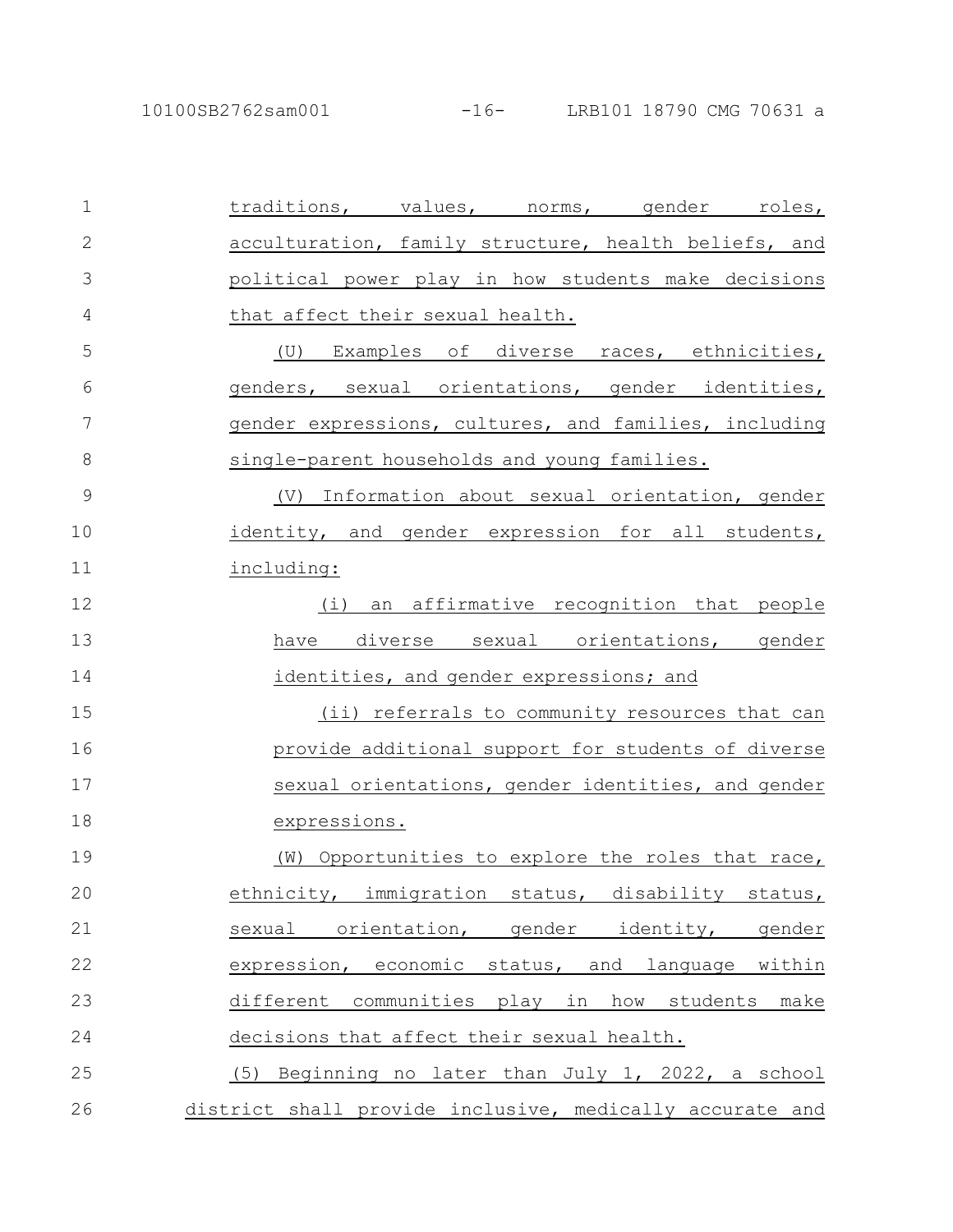| $\mathbf 1$   | complete, age and developmentally appropriate, and        |
|---------------|-----------------------------------------------------------|
| $\mathbf{2}$  | culturally appropriate comprehensive sex education in the |
| 3             | 3rd through 5th grades in all public schools, including   |
| 4             | charter schools. Comprehensive sex education in the 3rd   |
| 5             | through 5th grades shall include age and developmentally  |
| 6             | appropriate instruction on all of the following topics:   |
| 7             | (A) Human anatomy and reproduction.                       |
| 8             | (B) Puberty, including the physical, social, and          |
| $\mathcal{G}$ | emotional changes that occur during puberty and           |
| 10            | adolescence.                                              |
| 11            | The promotion of positive body image among<br>(C)         |
| 12            | students to develop an understanding that there is a      |
| 13            | range of body types and to feel positive about one's      |
| 14            | own body type.                                            |
| 15            | (D) Personal hygiene.                                     |
| 16            | (E) Information about diverse sexual orientations,        |
| 17            | gender identities, and gender expressions.                |
| 18            | (F) Healthy relationships, including family and           |
| 19            | friendships, that are based on mutual consent and         |
| 20            | developing the ability to distinguish between healthy     |
| 21            | unhealthy relationships and how<br>and<br>to<br>promote   |
| 22            | personal safety.                                          |
| 23            | The<br>examination of<br>(G)<br>the harm caused<br>by     |
| 24            | gender-role stereotypes, coercion, bullying,              |
| 25            | harassment, and intimidation in relationships.            |
| 26            | (H) Bullying, harassment, and abuse.                      |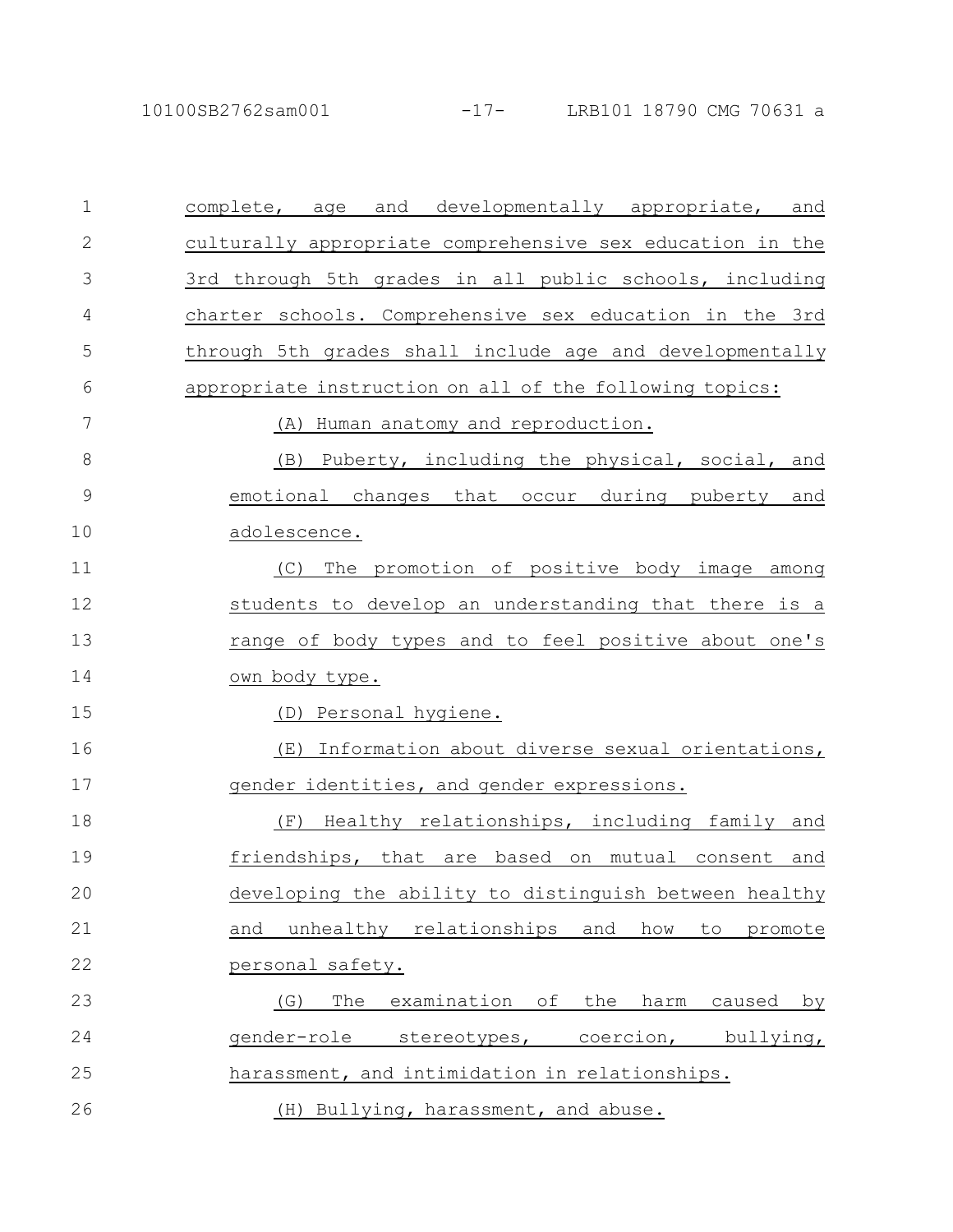| $\mathbf{1}$ | (I) Reliance on and communication with parents and     |
|--------------|--------------------------------------------------------|
| $\mathbf{2}$ | trusted adults for help managing the physical, social, |
| 3            | and emotional changes during puberty, developing       |
| 4            | healthy relationships, personal safety, and dealing    |
| 5            | with bullying, harassment, or abuse.                   |
| 6            | (J) Discussion about social media, dating              |
| 7            | applications, sexting, and other Internet-based        |
| $\,8\,$      | methods of communicating in relationships, including:  |
| 9            | (i) the possible consequences of sharing or            |
| 10           | forwarding sexually explicit or sexually               |
| 11           | suggestive photographs or images, videos, or text      |
| 12           | messages;                                              |
| 13           | (ii) the identification of situations in which         |
| 14           | bullying or harassment may result as a consequence     |
| 15           | of using social media and dating applications or       |
| 16           | engaging in sexting;                                   |
| 17           | (iii) the possible long-term legal, social,            |
| 18           | academic, and other consequences that may result       |
| 19           | from possessing or distributing sexual content;        |
| 20           | importance of<br>using the<br>(iv)<br>the<br>Internet  |
| 21           | safely and how social media, dating applications,      |
| 22           | and sexting may pose a risk to personal safety;        |
| 23           | identification of individuals,<br>the<br>(v)           |
| 24           | including school personnel, community members, and     |
| 25           | parents, who may provide assistance with issues,       |
| 26           | concerns, or problems resulting from use of the        |
|              |                                                        |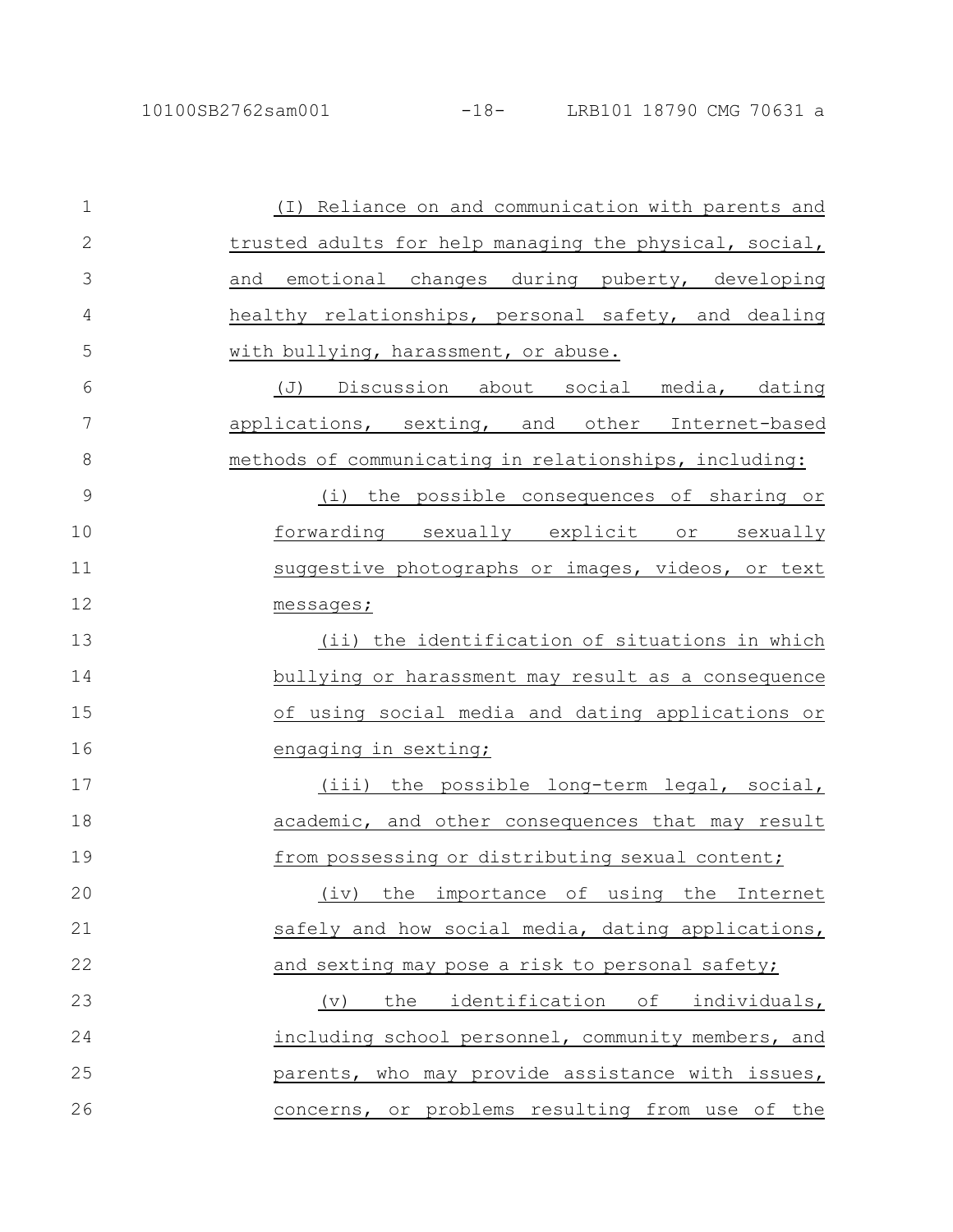| $\mathbf{1}$  | Internet; and                                            |
|---------------|----------------------------------------------------------|
| $\mathbf{2}$  | (vi) the development of strategies for                   |
| 3             | resisting peer pressure and for communicating in a       |
| 4             | positive manner.                                         |
| 5             | Information about interpersonal violence,<br>(K)         |
| 6             | sexual violence, and human trafficking. The              |
| 7             | information about human trafficking shall include both   |
| 8             | of the following:                                        |
| $\mathcal{G}$ | (i) Information on the prevalence, nature, and           |
| 10            | strategies to reduce the risk of human                   |
| 11            | trafficking, the techniques to set healthy               |
| 12            | boundaries, and how to safely seek assistance.           |
| 13            | $(i$ i)<br>Information about how social media and        |
| 14            | mobile device applications are used for<br>human         |
| 15            | trafficking.                                             |
| 16            | (L) Information about confidential local services        |
| 17            | and resources where students can obtain additional       |
| 18            | information related to bullying, dating violence and     |
| 19            | sexual assault, suicide prevention, and other related    |
| 20            | care without immediate parental notification or          |
| 21            | consent.                                                 |
| 22            | Information about mandated reporting of abused<br>(M)    |
| 23            | and neglected children as required by the Abused and     |
| 24            | Neglected Child Reporting Act.                           |
| 25            | (6) Beginning no later than July 1, 2022, a school       |
| 26            | district shall provide inclusive, medically accurate and |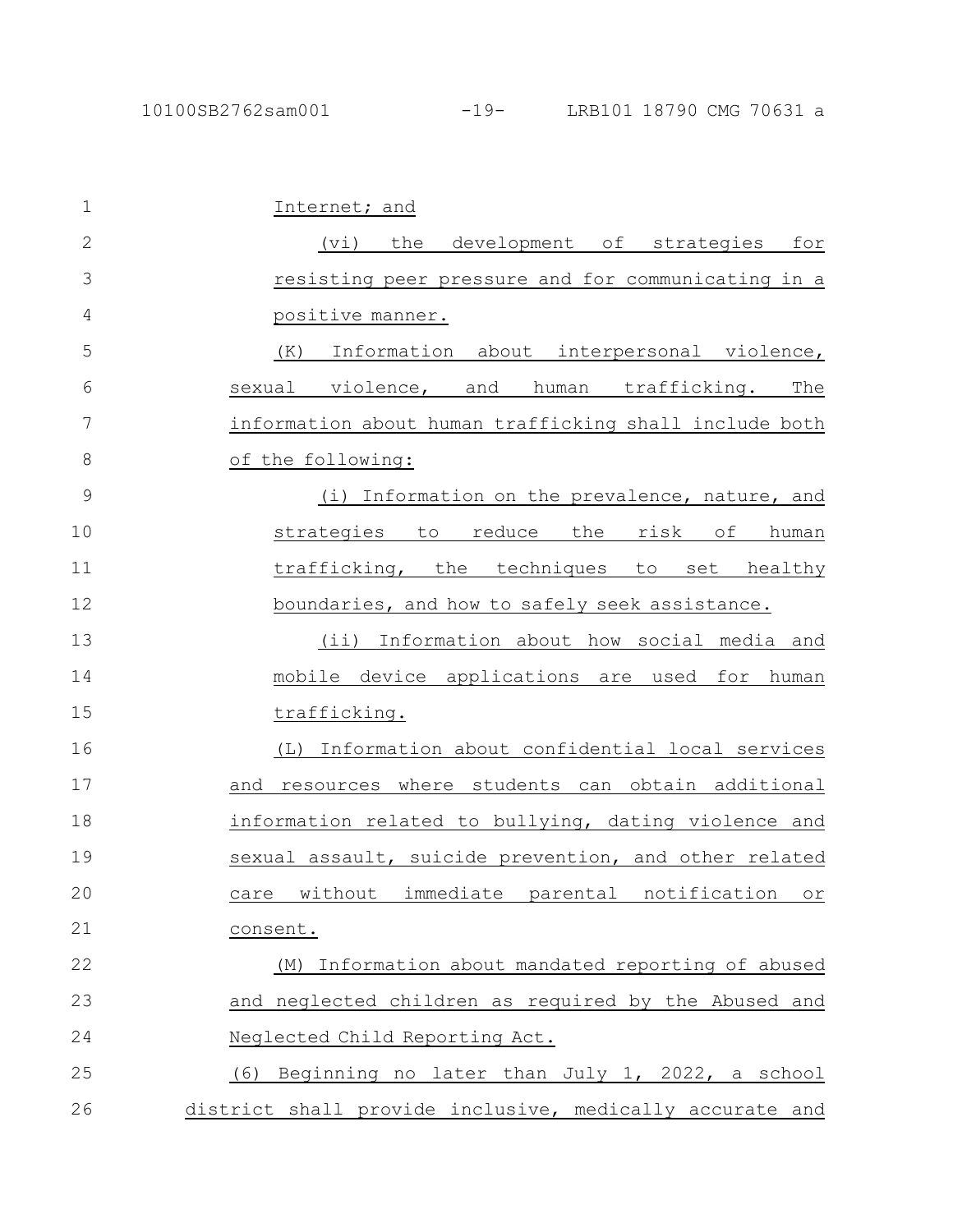| $\mathbf 1$   | and<br>developmentally appropriate,<br>complete,<br>age<br>and |
|---------------|----------------------------------------------------------------|
| $\mathbf{2}$  | culturally appropriate comprehensive sex education in the      |
| 3             | 1st and 2nd grades and in kindergarten if kindergarten is      |
| 4             | offered by the school. Comprehensive sex education in          |
| 5             | kindergarten through 2nd grade shall include age and           |
| 6             | developmentally appropriate instruction on the following       |
| 7             | topics:                                                        |
| 8             | Human anatomy.<br>(A)                                          |
| $\mathcal{G}$ | (B)<br>Gender roles.                                           |
| 10            | Varying family structures.<br>(C)                              |
| 11            | Healthy relationships, including friendships.<br>(D)           |
| 12            | Personal bodily autonomy.<br>(E)                               |
| 13            | (F)<br>promote personal safety, including<br>How<br>to         |
| 14            | reliance on and communication with parents and trusted         |
| 15            | adults.                                                        |
| 16            | (G) Bullying.                                                  |
| 17            | Beginning no later than July 1, 2022, the State<br>(7)         |
| 18            | Board of Education shall post on its website comprehensive     |
| 19            | education resources that are<br>inclusive, medically<br>sex    |
| 20            | complete,<br>and<br>developmentally<br>and<br>accurate<br>age  |
| 21            | appropriate, and culturally appropriate for<br>in<br>use       |
| 22            | pre-kindergarten through the 12th grade. Any comprehensive     |
| 23            | sex education offered to pre-kindergarten students shall       |
| 24            | be age and developmentally appropriate.                        |
| 25            | (d) Parental requests and notice are as follows:               |
| 26            | (1) It is the intent of the General Assembly to:               |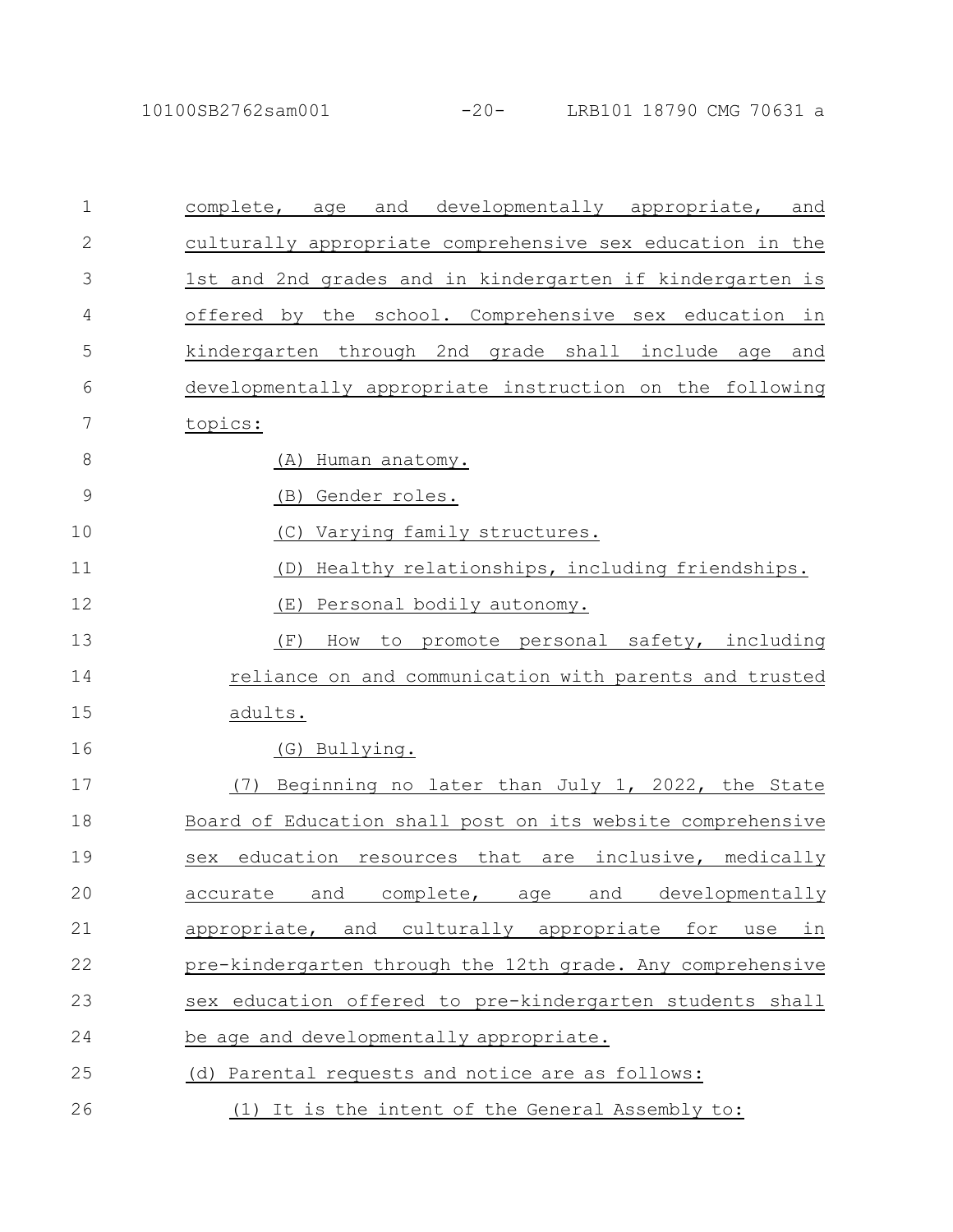| $\mathbf 1$   | encourage pupils to communicate with their<br>(A)          |
|---------------|------------------------------------------------------------|
| $\mathbf{2}$  | parents or quardians about human sexuality and health      |
| 3             | respect the rights of parents and<br>needs and<br>to       |
| 4             | guardians to supervise their children's education on       |
| 5             | these subjects;                                            |
| 6             | (B) create a streamlined process to make it easier         |
| 7             | for parents and quardians to review materials and          |
| 8             | evaluation tools related to comprehensive sexual           |
| $\mathcal{G}$ | health education; and                                      |
| 10            | (C) recognize that although parents and guardians          |
| 11            | overwhelmingly support medically accurate<br>and           |
| 12            | complete, age and developmentally appropriate, and         |
| 13            | culturally appropriate comprehensive sex education,        |
| 14            | parents and guardians have the ultimate responsibility     |
| 15            | imparting values regarding human sexuality to<br>for       |
| 16            | their children.                                            |
| 17            | (2) A parent or quardian of a student has the right to     |
| 18            | excuse his or her child from all or part of comprehensive  |
| 19            | education and assessments related to that education<br>sex |
| 20            | through a passive consent process. A school district may   |
| 21            | not require active parental consent for comprehensive sex  |
| 22            | education.                                                 |
| 23            | (3) A school district shall post information on its        |
| 24            | Internet website about any curricula used to provide       |
| 25            | comprehensive sex education, including:                    |
| 26            | whether the instruction was provided by a<br>(A)           |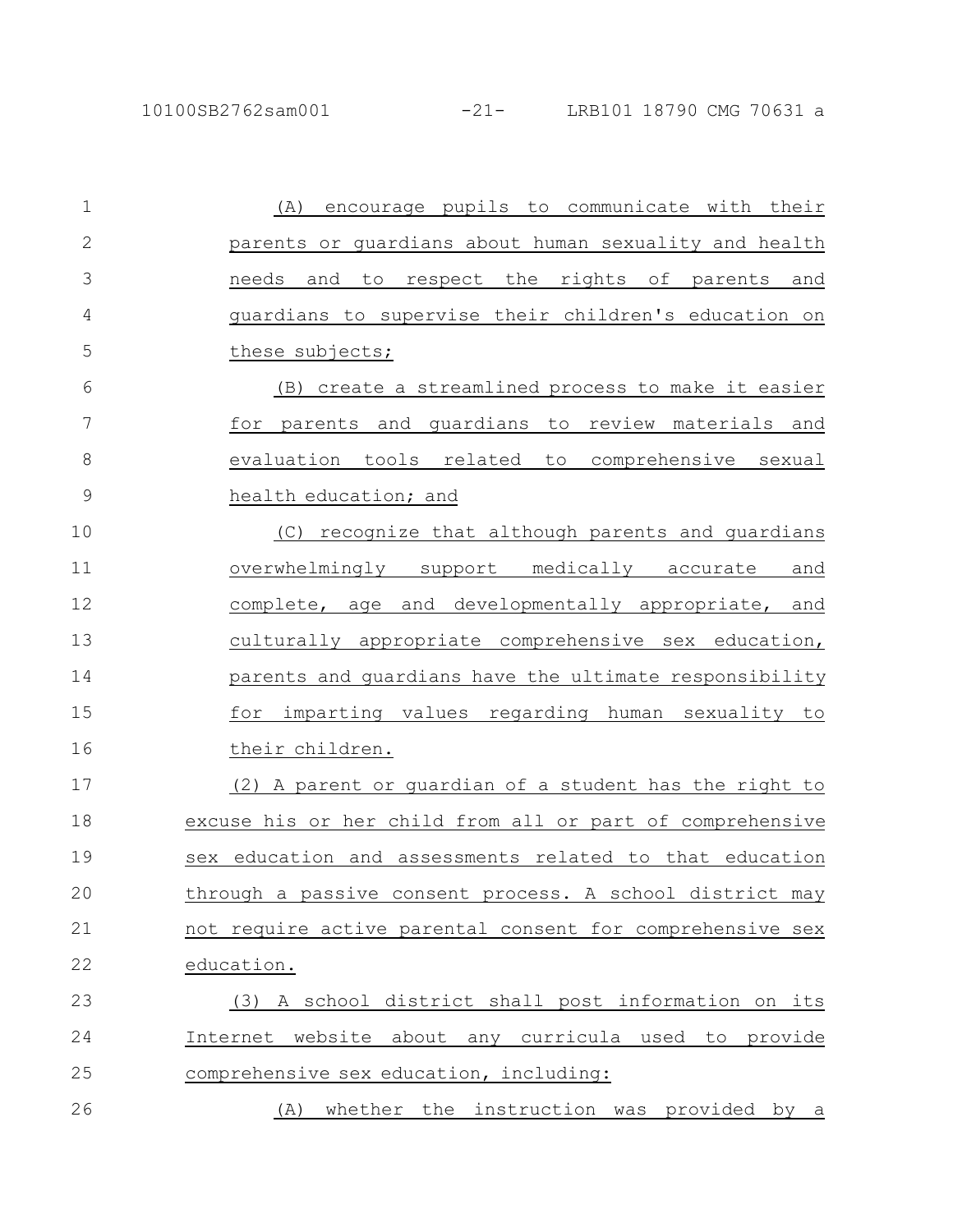| $\mathbf 1$   | teacher in the school, an outside organization, or a                  |
|---------------|-----------------------------------------------------------------------|
| $\mathbf{2}$  | quest lecturer or resource person;                                    |
| 3             | the<br>number of students who received the<br>(B)                     |
| 4             | instruction;                                                          |
| 5             | the number of students excused from<br>(C)                            |
| 6             | instruction pursuant to this subsection; and                          |
| 7             | (D) the duration of instruction.                                      |
| 8             | If<br>any instruction is provided by<br><u>outside</u><br>an          |
| $\mathcal{G}$ | organization or guest lecturer or resource person, the                |
| 10            | school district shall specify the name of the outside                 |
| 11            | organization or the quest lecturer or resource person and             |
| 12            | identify any organizations with which the guest lecturer or           |
| 13            | resource person may be affiliated. If an Internet website             |
| 14            | is not available, the information must be provided in                 |
| 15            | another format to school administrators, school board                 |
| 16            | members, school personnel, parents, quardians, students,              |
| 17            | and the public.                                                       |
| 18            | (4) At the beginning of each school year, or, at the                  |
| 19            | time of a student's enrollment, a school district shall               |
| 20            | notify the parent or guardian of each student about                   |
| 21            | instruction<br>planned<br>for<br>about<br>the<br>coming<br>year       |
| 22            | education<br>comprehensive<br>sex<br>and<br>research<br>student<br>on |
| 23            | health, behaviors, and risks. The notice shall do all of              |
| 24            | the following:                                                        |
| 25            | (A) Advise the parent or quardian that written and                    |
| 26            | audiovisual educational materials<br>used<br>in                       |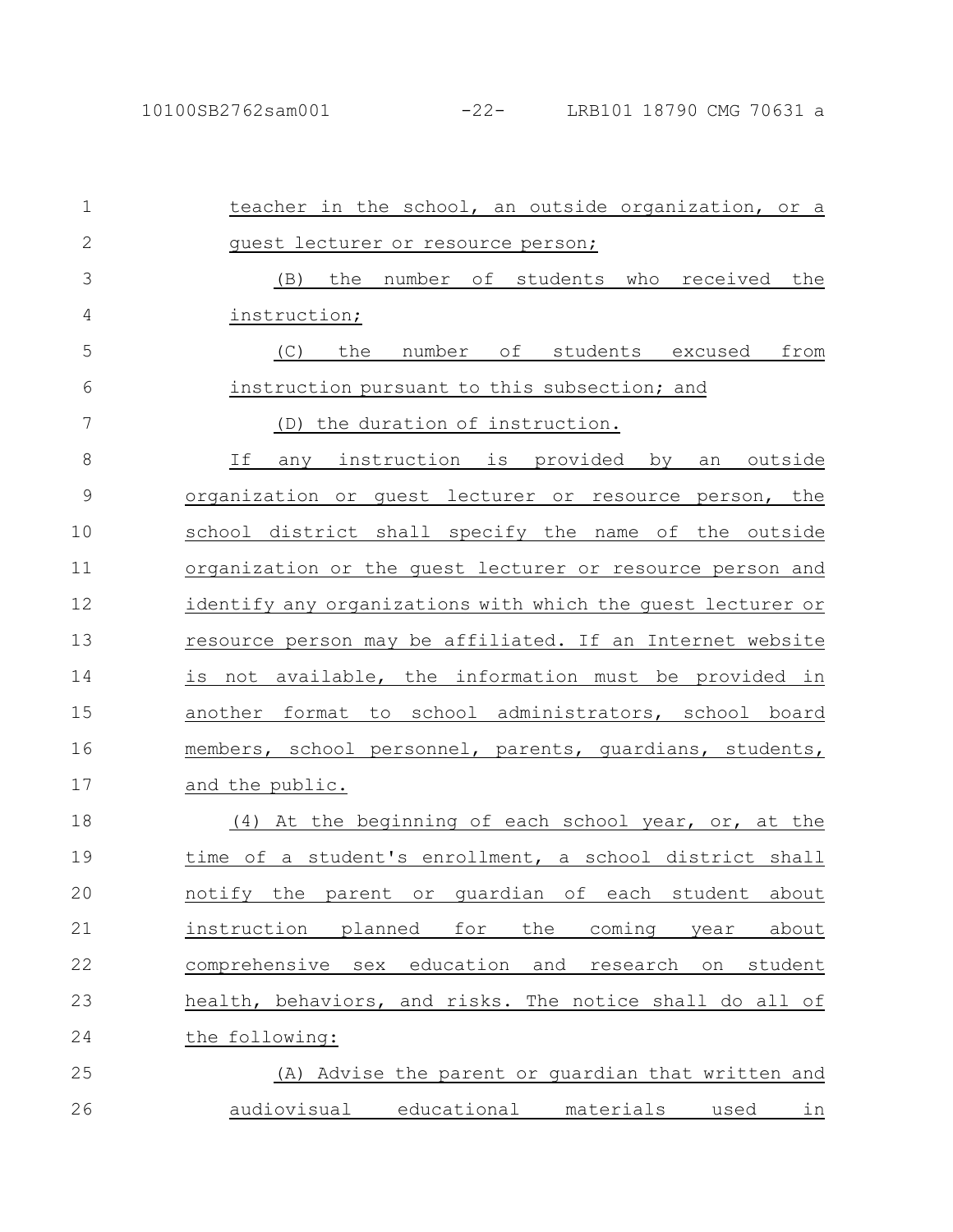comprehensive sex education are available for inspection both to the parent or guardian and to the public. (B) Advise the parent or guardian whether the comprehensive sex education will be taught by school district personnel or by an outside organization or guest speaker. If comprehensive sex education is to be taught by an outside organization or guest speaker, the notice shall include the date of the instruction, the name of the organization or affiliation of each guest speaker, and information stating the right of the parent or guardian to request a copy of the educational materials to be used. If arrangements for this instruction are made after the beginning of the school year, the notice shall be made by mail or another commonly used method of notification no fewer than 14 days before the instruction is delivered. (C) Include information explaining the parent's or guardian's right to request a copy of this Section. (D) Advise the parent or guardian that the parent or guardian has the right to excuse the student from comprehensive sex education and that, in order to excuse the student, the parent or guardian must submit his or her request in writing to the school district. (E) State that a student will not be subject to disciplinary action, an academic penalty, or any other 1 2 3 4 5 6 7 8 9 10 11 12 13 14 15 16 17 18 19 20 21 22 23 24 25 26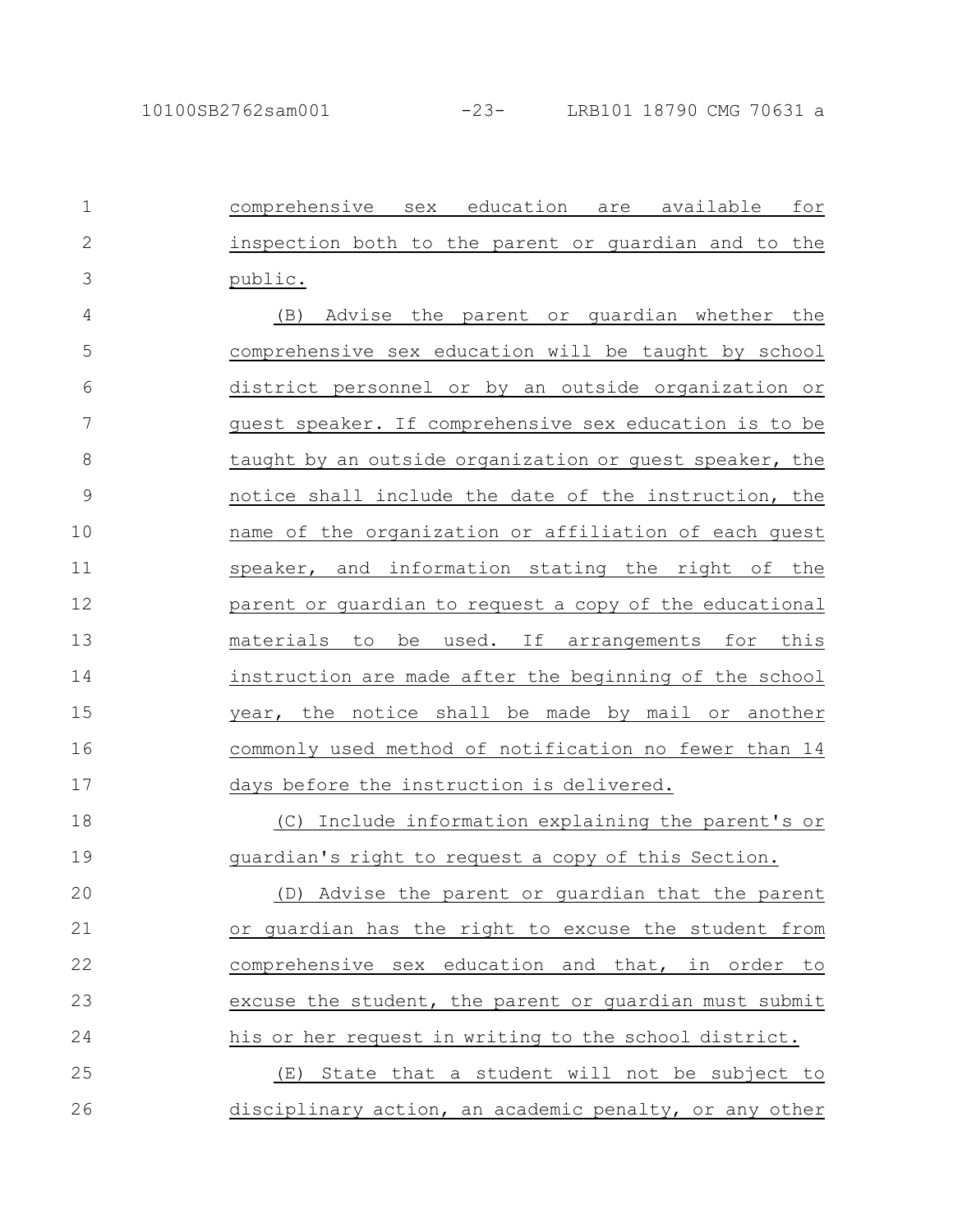| sanction if the student's parent or guardian requests        |
|--------------------------------------------------------------|
| the student not receive the instruction provided under       |
| If<br>this Section.<br>a student's parent or quardian        |
| requests that the student not receive the instruction        |
| provided under this Section, the school is encouraged        |
| to provide alternative assignments on a related topic.       |
| (e) The State Board shall adopt rules to implement,          |
| administer, and ensure compliance with this Section.         |
| The State Board shall develop, maintain, and make publicly   |
| available State standards and the current list of curricula  |
| that are consistent with this Section.                       |
| State Board shall require minimum education and<br>The       |
|                                                              |
| training qualifications for comprehensive sex education      |
| instructors.                                                 |
| A school district must abide by this Section. All quest      |
| and resource people shall have expertise in<br>lecturers     |
| comprehensive sex education consistent with this Section.    |
| The State Board shall convene a REACH implementation<br>(f)  |
| committee to support school districts with implementation of |
| the mandate for comprehensive sex education as follows:      |
| committee must be created and operational<br>The<br>(1)      |
| within 60 days after the effective date of this amendatory   |
| Act of the 101st General Assembly.                           |
| The committee shall work with the State Board to:<br>(2)     |
| input<br>from<br>school<br>districts<br>seek<br>about<br>(A) |
|                                                              |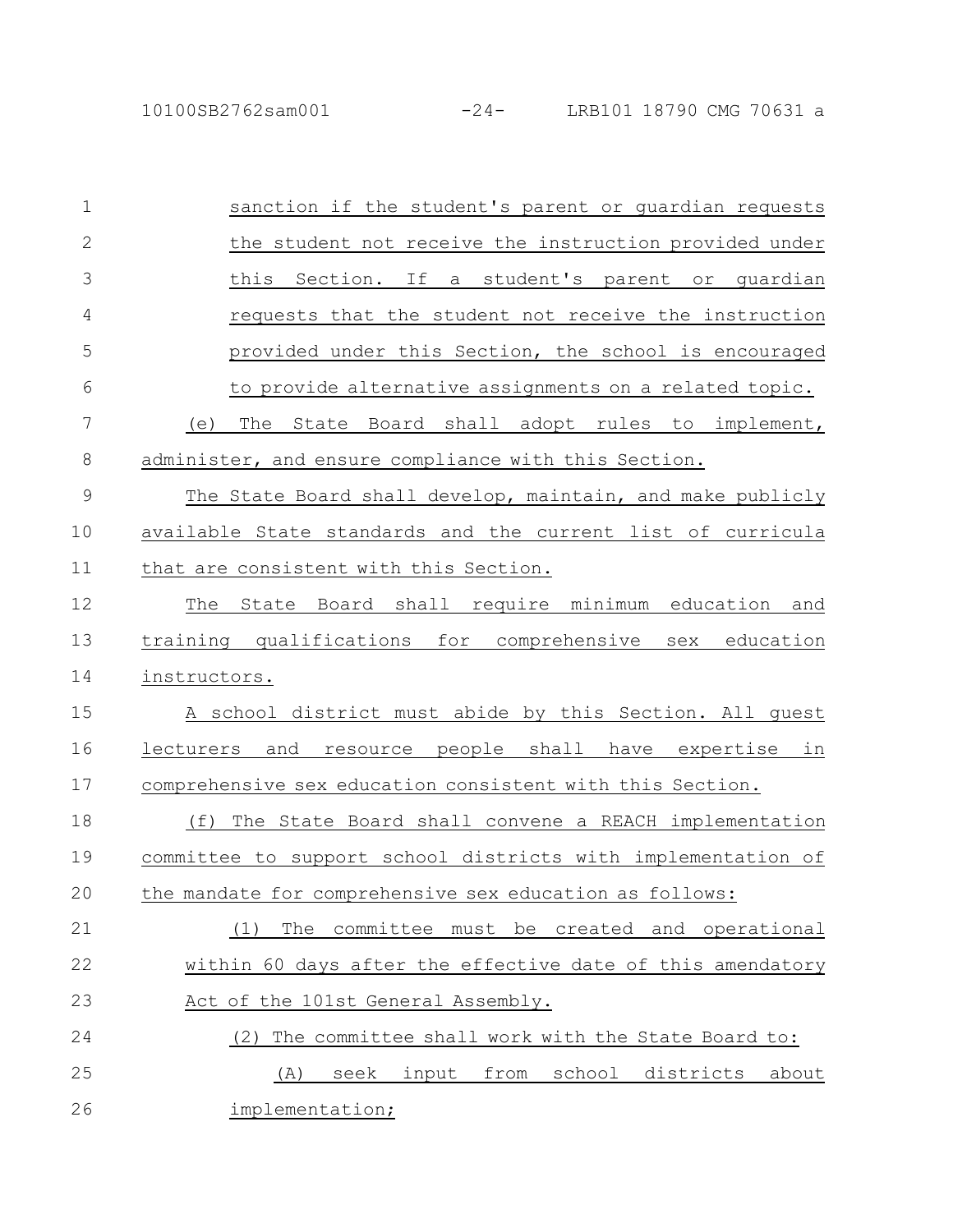| $\mathbf 1$  | develop and disseminate guidance for school<br>(B)               |
|--------------|------------------------------------------------------------------|
| $\mathbf{2}$ | districts;                                                       |
| 3            | (C) identify existing resources and curricula; and               |
| 4            | identify opportunities for professional<br>(D)                   |
| 5            | development for educators and school administrators.             |
| 6            | (3) The committee may form subcommittees to guide and            |
| 7            | organize its work.                                               |
| 8            | (4) The State Board shall support the committee with             |
| 9            | staff and resources.                                             |
| 10           | The State Superintendent of Education shall<br>(5)               |
| 11           | appoint the members of the committee.                            |
| 12           | (6)<br>Members of the committee are not entitled to              |
| 13           | compensation for their service as members.                       |
| 14           | (7) At a minimum, the committee shall include:                   |
| 15           | the<br>State Superintendent or<br>his<br>(A)<br>her<br>$\circ r$ |
| 16           | designee;                                                        |
| 17           | <u>(B) a parent representative;</u>                              |
| 18           | (C) a youth representative;                                      |
| 19           | a representative of kindergarten through grade<br>(D)            |
| 20           | educators, with emphasis on sex education<br>12                  |
| 21           | educators;                                                       |
| 22           | representative of<br>school-based health<br>(E)<br>а             |
| 23           | centers or a school nurse;                                       |
| 24           | a representative of mental health providers;<br>(F)              |
| 25           | a representative of school social workers;<br>(G)                |
| 26           | a representative of a statewide coalition for<br>(H)             |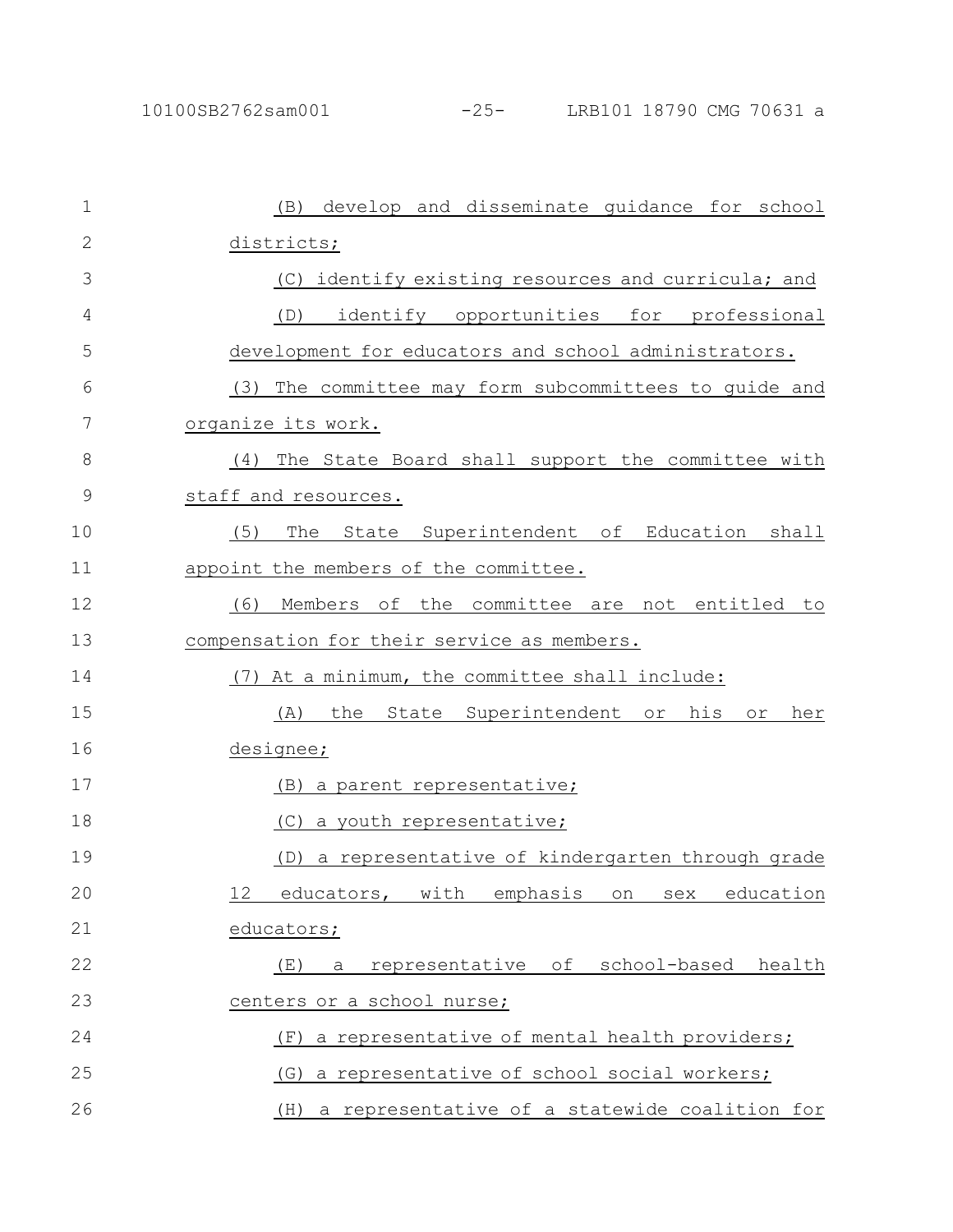## 10100SB2762sam001 -26- LRB101 18790 CMG 70631 a

| $\mathbf 1$    | survivors of sexual violence;                               |
|----------------|-------------------------------------------------------------|
| $\overline{2}$ | (I) a representative of a statewide coalition for           |
| 3              | survivors of domestic violence;                             |
| 4              | (J) a representative of an organization serving             |
| 5              | the needs of youth of color;                                |
| 6              | (K) a representative of an organization serving             |
| 7              | the needs of immigrants;                                    |
| 8              | (L) a representative of an organization serving             |
| $\mathcal{G}$  | needs of lesbian, gay, bisexual, transgender,<br>the        |
| 10             | asexual, and queer youth;                                   |
| 11             | a representative from<br>an interfaith<br>(M)               |
| 12             | organization;                                               |
| 13             | a representative of an organization serving<br>(N)          |
| 14             | the needs of intersex individuals; and                      |
| 15             | a representative of an organization serving<br>(O)          |
| 16             | the needs of students with disabilities.                    |
| 17             | (8)<br>The committee shall be dissolved on January 1,       |
| 18             | 2025.                                                       |
| 19             | The State Board may adopt rules setting forth a<br>(q)      |
| $20$           | complaint procedure to enforce this Section.                |
| 21             | The State Board shall establish a web portal to accept      |
| 22             | complaints from the public that a school district is not    |
| 23             | adhering to the requirements of this Section. A final       |
| 24             | determination of a complaint by the State Board shall be    |
| 25             | appealable to an Illinois circuit court.                    |
| 26             | (h) Pursuant to Section 2-3.25q, a school district may seek |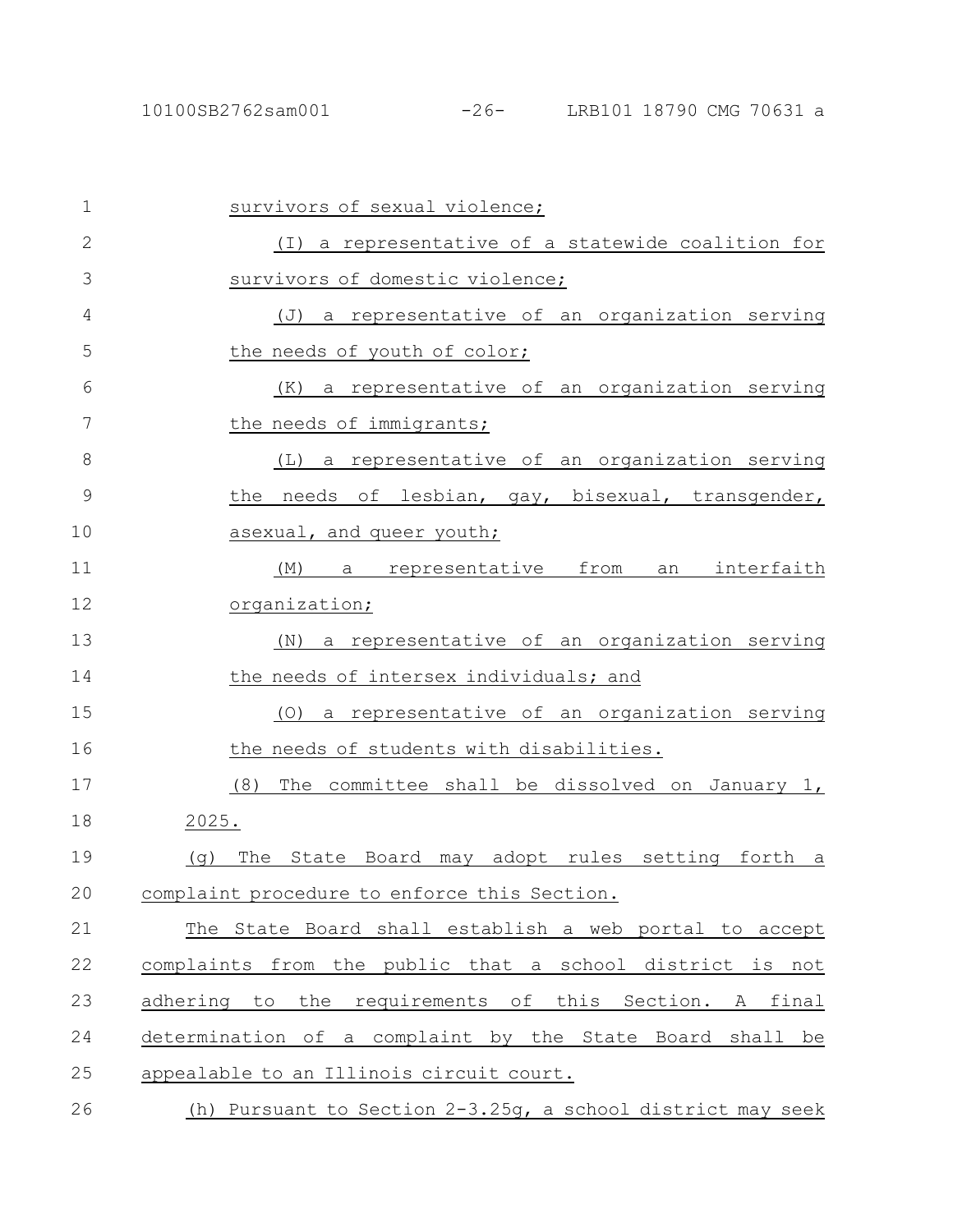10100SB2762sam001 -27- LRB101 18790 CMG 70631 a

| $\mathbf 1$  | a waiver or modification of a mandate for comprehensive sex            |
|--------------|------------------------------------------------------------------------|
| $\mathbf{2}$ | education required under this Section. If the waiver<br>O <sub>L</sub> |
| 3            | modification of a mandate is sought for comprehensive sex              |
| 4            | education in the 6th through 12th grades for the 2021-2022             |
| 5            | school year, the State Board shall automatically grant a               |
| 6            | one-year waiver of the mandate until the 2022-2023 school year.        |
| 7            | the waiver or modification of a mandate is sought for<br>If            |
| 8            | comprehensive sex education during kindergarten through 5th            |
| $\mathsf 9$  | grades for the 2022-2023 school year, the State Board shall            |
| 10           | automatically grant a one-year waiver of the mandate until the         |
| 11           | 2023-2024 school year.                                                 |
| 12           | There is created by the State Board the REACH Grant<br>(i)             |
| 13           | Program as follows:                                                    |
| 14           | The purpose of the REACH Grant Program is to<br>(1)                    |
| 15           | provide money to school districts and charter schools for              |
| 16           | use in the creation and implementation of comprehensive sex            |
| 17           | education pursuant to this Section.                                    |
| 18           | (2)<br>Upon receipt of federal money or other                          |
| 19           | appropriations or sources of funding, the State Board shall            |
| 20           | school districts and charter schools throughout<br>notify              |
| 21           | this State of grants available through the REACH Grant                 |
| 22           | Program.                                                               |
| 23           | The State Board shall award grants to school<br>(3)                    |
| 24           | districts and charter schools for a period of one year,                |
| 25           | with the opportunity to seek a one-year extension.                     |
| 26           | (4) Money distributed to school districts and charter                  |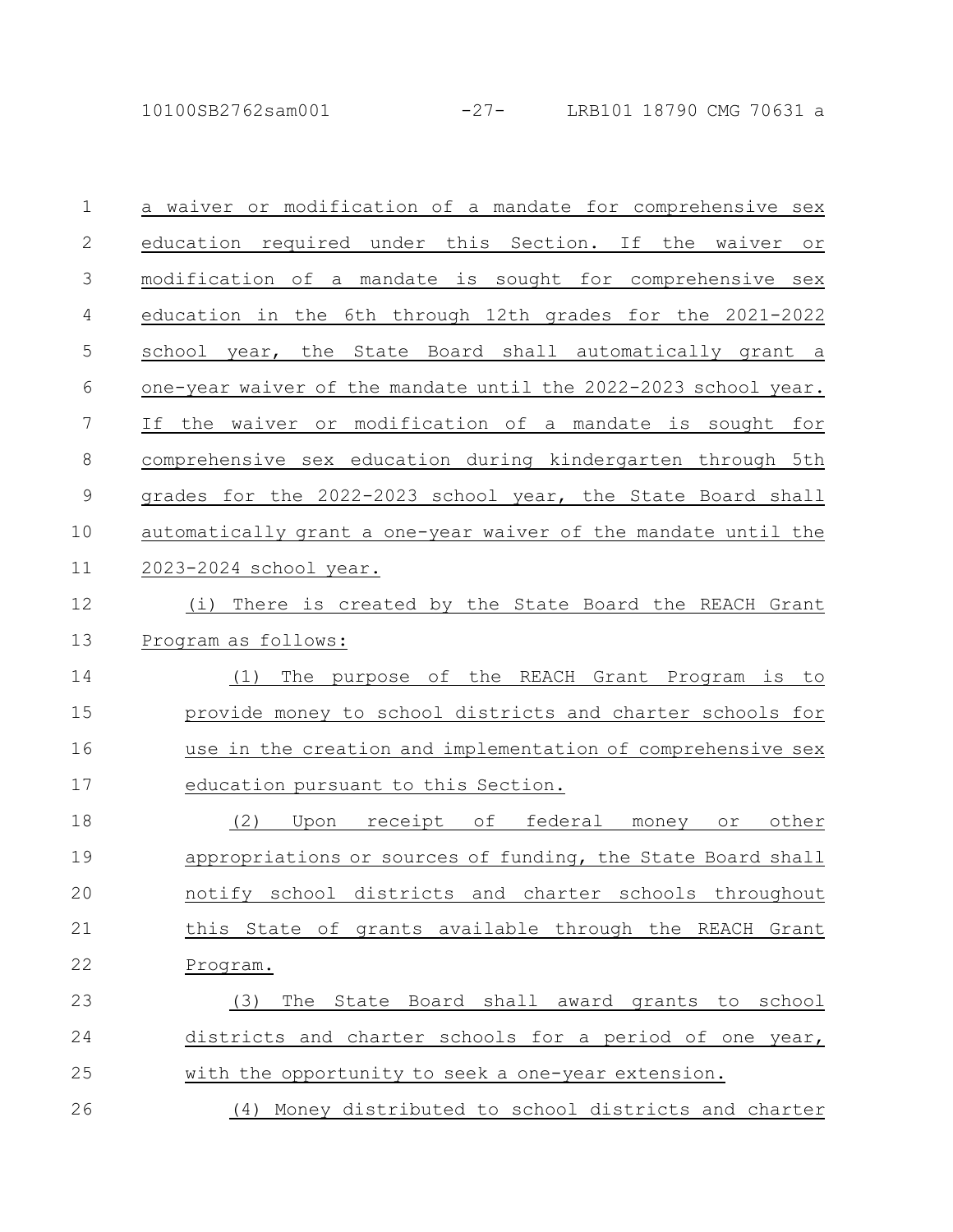| $\mathbf 1$   | schools through the REACH Grant Program must be used only  |
|---------------|------------------------------------------------------------|
| $\mathbf{2}$  | provision of comprehensive sex education<br>the<br>for     |
| 3             | instruction that complies with this Section.               |
| 4             | (5) On or before July 1, 2022 and every year thereafter    |
| 5             | in which grants have been awarded, the State Board shall   |
| 6             | submit a report concerning the outcomes of the REACH Grant |
| 7             | Program to the General Assembly. The report must include,  |
| 8             | at a minimum:                                              |
| $\mathcal{G}$ | (A) the school districts and charter schools that          |
| 10            | received a grant under the program;                        |
| 11            | the number of students taught and<br>the<br>(B)            |
| 12            | instruction utilized;                                      |
| 13            | (C) the amount of each grant awarded;                      |
| 14            | the average amount of all grants awarded; and<br>(D)       |
| 15            | an analysis by the State Board of the impact of<br>(E)     |
| 16            | funding.                                                   |
| 17            | Nothing in this subsection prohibits a school<br>(6)       |
| 18            | district or charter school from applying for and receiving |
| 19            | grants through the REACH Grant Program and from applying   |
| 20            | receiving grants or other funding through other<br>for and |
| 21            | sources. A school district or charter school may apply for |
| 22            | receive grants and funding for comprehensive<br>and<br>sex |
| 23            | education from multiple sources.                           |
| 24            | The State Board shall adopt any rules it deems<br>(7)      |
| 25            | necessary for the administration of this subsection.       |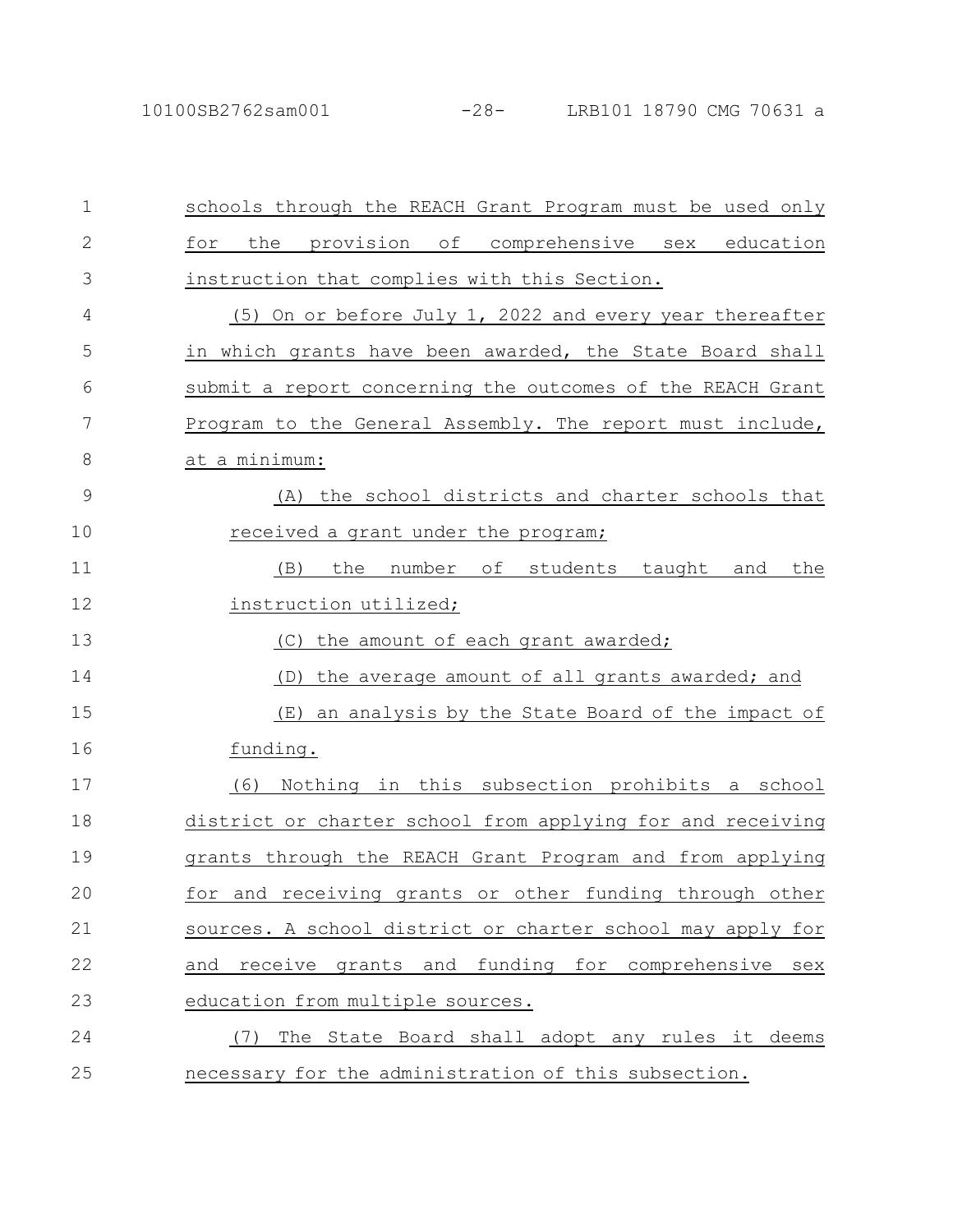(105 ILCS 5/27A-5) 1

(Text of Section before amendment by P.A. 101-50) 2

Sec. 27A-5. Charter school; legal entity; requirements. 3

(a) A charter school shall be a public, nonsectarian, nonreligious, non-home based, and non-profit school. A charter school shall be organized and operated as a nonprofit corporation or other discrete, legal, nonprofit entity authorized under the laws of the State of Illinois. 4 5 6 7 8

(b) A charter school may be established under this Article by creating a new school or by converting an existing public school or attendance center to charter school status. Beginning on April 16, 2003 (the effective date of Public Act 93-3), in all new applications to establish a charter school in a city having a population exceeding 500,000, operation of the charter school shall be limited to one campus. The changes made to this Section by Public Act 93-3 do not apply to charter schools existing or approved on or before April 16, 2003 (the effective date of Public Act 93-3). 9 10 11 12 13 14 15 16 17 18

(b-5) In this subsection (b-5), "virtual-schooling" means a cyber school where students engage in online curriculum and instruction via the Internet and electronic communication with their teachers at remote locations and with students participating at different times. 19 20 21 22 23

From April 1, 2013 through December 31, 2016, there is a moratorium on the establishment of charter schools with virtual-schooling components in school districts other than a 24 25 26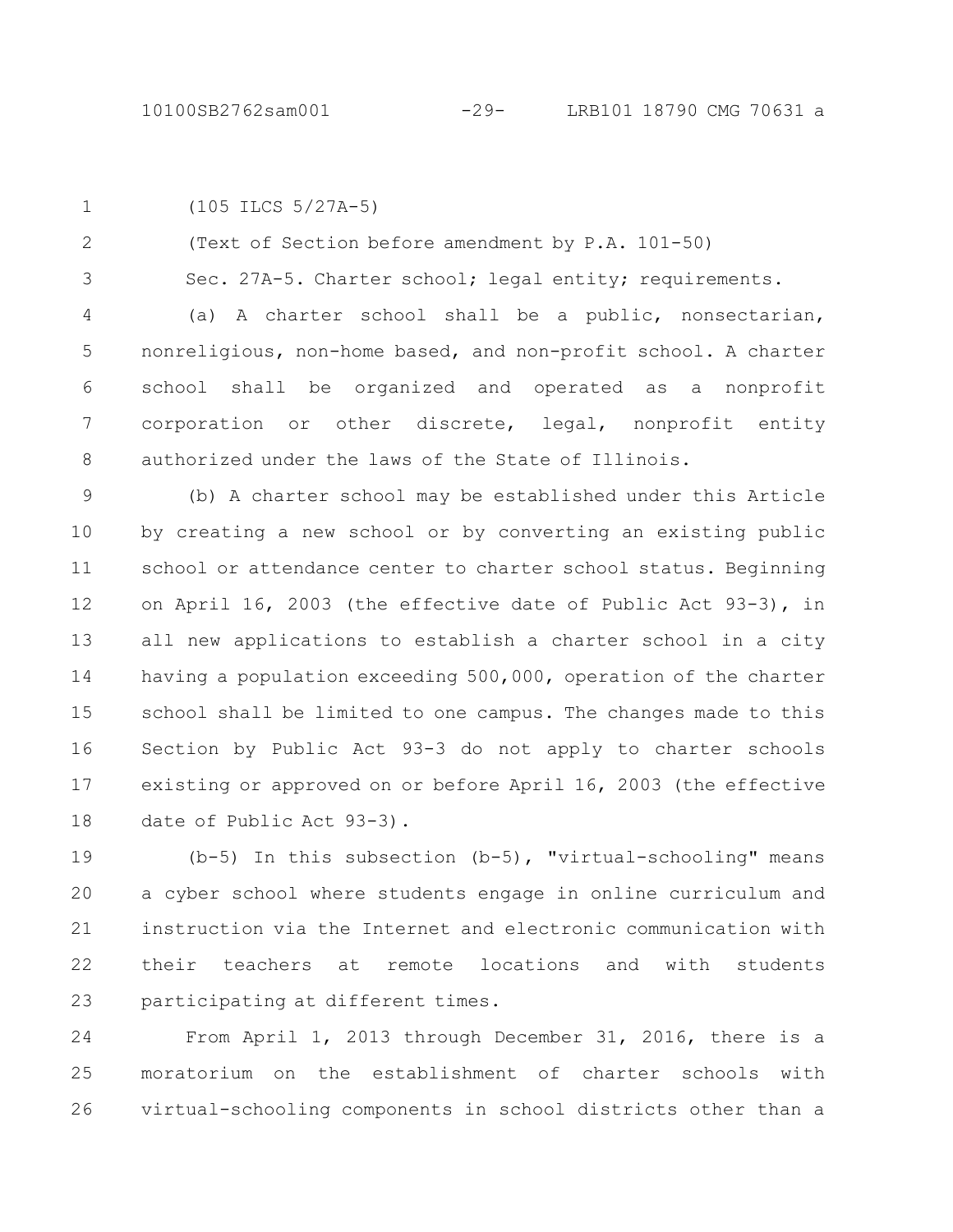10100SB2762sam001 -30- LRB101 18790 CMG 70631 a

school district organized under Article 34 of this Code. This moratorium does not apply to a charter school with virtual-schooling components existing or approved prior to April 1, 2013 or to the renewal of the charter of a charter school with virtual-schooling components already approved prior to April 1, 2013. 1 2 3 4 5 6

(c) A charter school shall be administered and governed by its board of directors or other governing body in the manner provided in its charter. The governing body of a charter school shall be subject to the Freedom of Information Act and the Open Meetings Act. No later than January 1, 2021 (one year after the effective date of Public Act 101-291) this amendatory Act of the 101st General Assembly, a charter school's board of directors or other governing body must include at least one parent or guardian of a pupil currently enrolled in the charter school who may be selected through the charter school or a charter network election, appointment by the charter school's board of directors or other governing body, or by the charter school's Parent Teacher Organization or its equivalent. 7 8 9 10 11 12 13 14 15 16 17 18 19

(c-5) No later than January 1, 2021 (one year after the effective date of Public Act 101-291) this amendatory Act of the 101st General Assembly or within the first year of his or her first term, every voting member of a charter school's board of directors or other governing body shall complete a minimum of 4 hours of professional development leadership training to ensure that each member has sufficient familiarity with the 20 21 22 23 24 25 26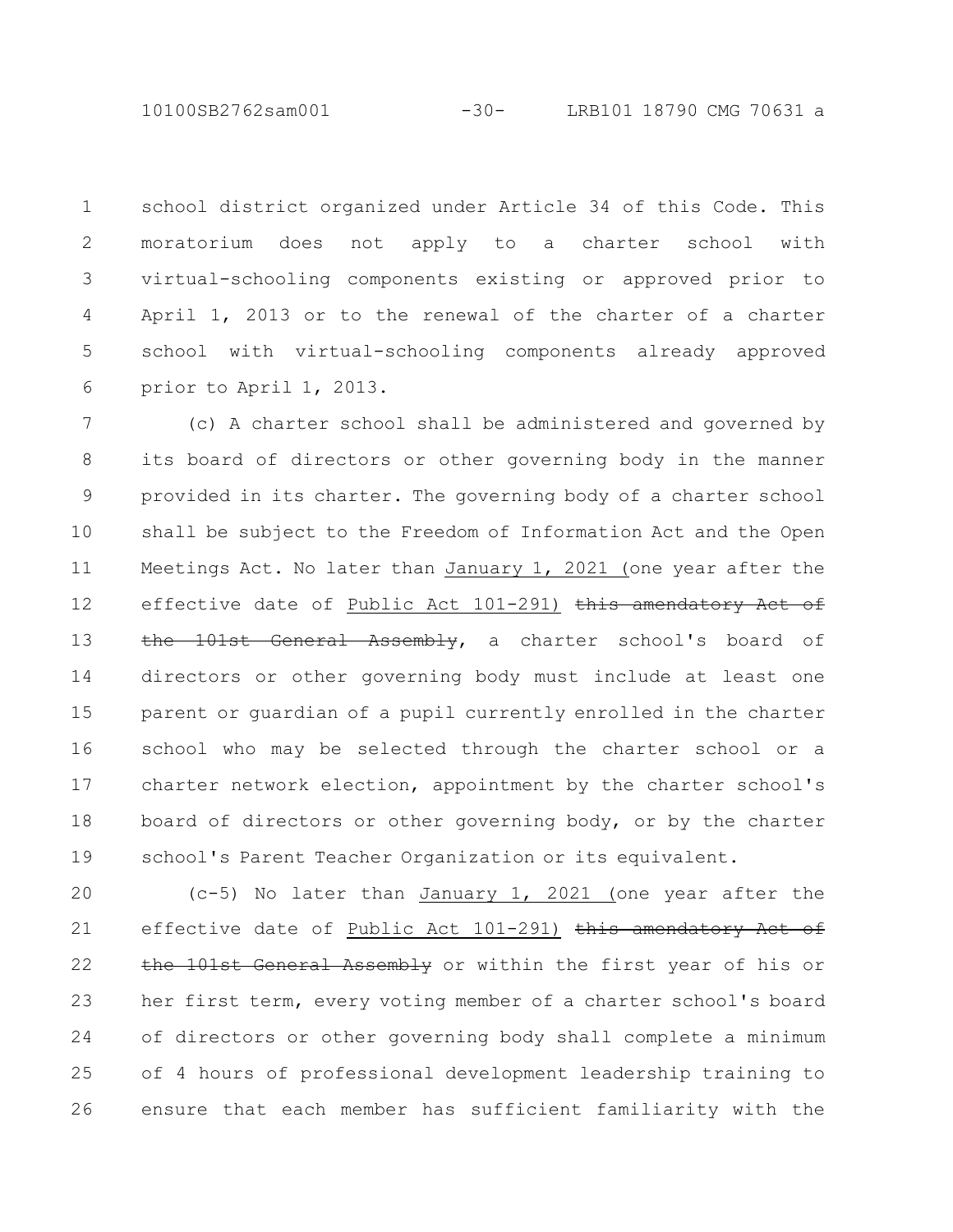10100SB2762sam001 -31- LRB101 18790 CMG 70631 a

board's or governing body's role and responsibilities, including financial oversight and accountability of the school, evaluating the principal's and school's performance, adherence to the Freedom of Information Act and the Open Meetings Act Aets, and compliance with education and labor law. In each subsequent year of his or her term, a voting member of a charter school's board of directors or other governing body shall complete a minimum of 2 hours of professional development training in these same areas. The training under this subsection may be provided or certified by a statewide charter school membership association or may be provided or certified by other qualified providers approved by the State Board of Education. 1 2 3 4 5 6 7 8 9 10 11 12 13

(d) For purposes of this subsection (d), "non-curricular health and safety requirement" means any health and safety requirement created by statute or rule to provide, maintain, preserve, or safeguard safe or healthful conditions for students and school personnel or to eliminate, reduce, or prevent threats to the health and safety of students and school personnel. "Non-curricular health and safety requirement" does not include any course of study or specialized instructional requirement for which the State Board has established goals and learning standards or which is designed primarily to impart knowledge and skills for students to master and apply as an outcome of their education. 14 15 16 17 18 19 20 21 22 23 24 25

26

A charter school shall comply with all non-curricular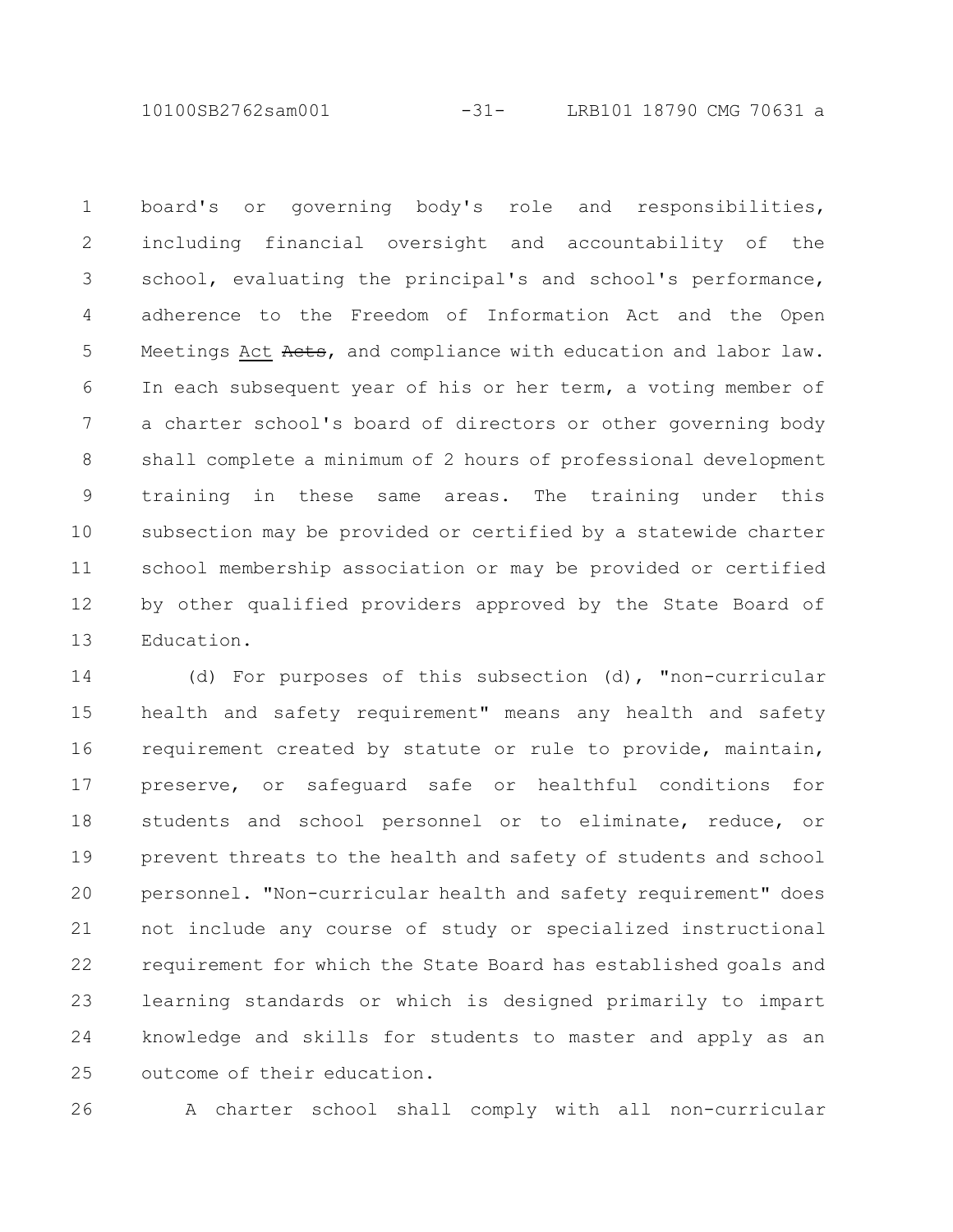10100SB2762sam001 -32- LRB101 18790 CMG 70631 a

health and safety requirements applicable to public schools under the laws of the State of Illinois. On or before September 1, 2015, the State Board shall promulgate and post on its Internet website a list of non-curricular health and safety requirements that a charter school must meet. The list shall be updated annually no later than September 1. Any charter contract between a charter school and its authorizer must contain a provision that requires the charter school to follow the list of all non-curricular health and safety requirements promulgated by the State Board and any non-curricular health and safety requirements added by the State Board to such list during the term of the charter. Nothing in this subsection (d) precludes an authorizer from including non-curricular health and safety requirements in a charter school contract that are not contained in the list promulgated by the State Board, including non-curricular health and safety requirements of the authorizing local school board. 1 2 3 4 5 6 7 8 9 10 11 12 13 14 15 16 17

(e) Except as otherwise provided in the School Code, a charter school shall not charge tuition; provided that a charter school may charge reasonable fees for textbooks, instructional materials, and student activities. 18 19 20 21

(f) A charter school shall be responsible for the management and operation of its fiscal affairs including, but not limited to, the preparation of its budget. An audit of each charter school's finances shall be conducted annually by an outside, independent contractor retained by the charter 22 23 24 25 26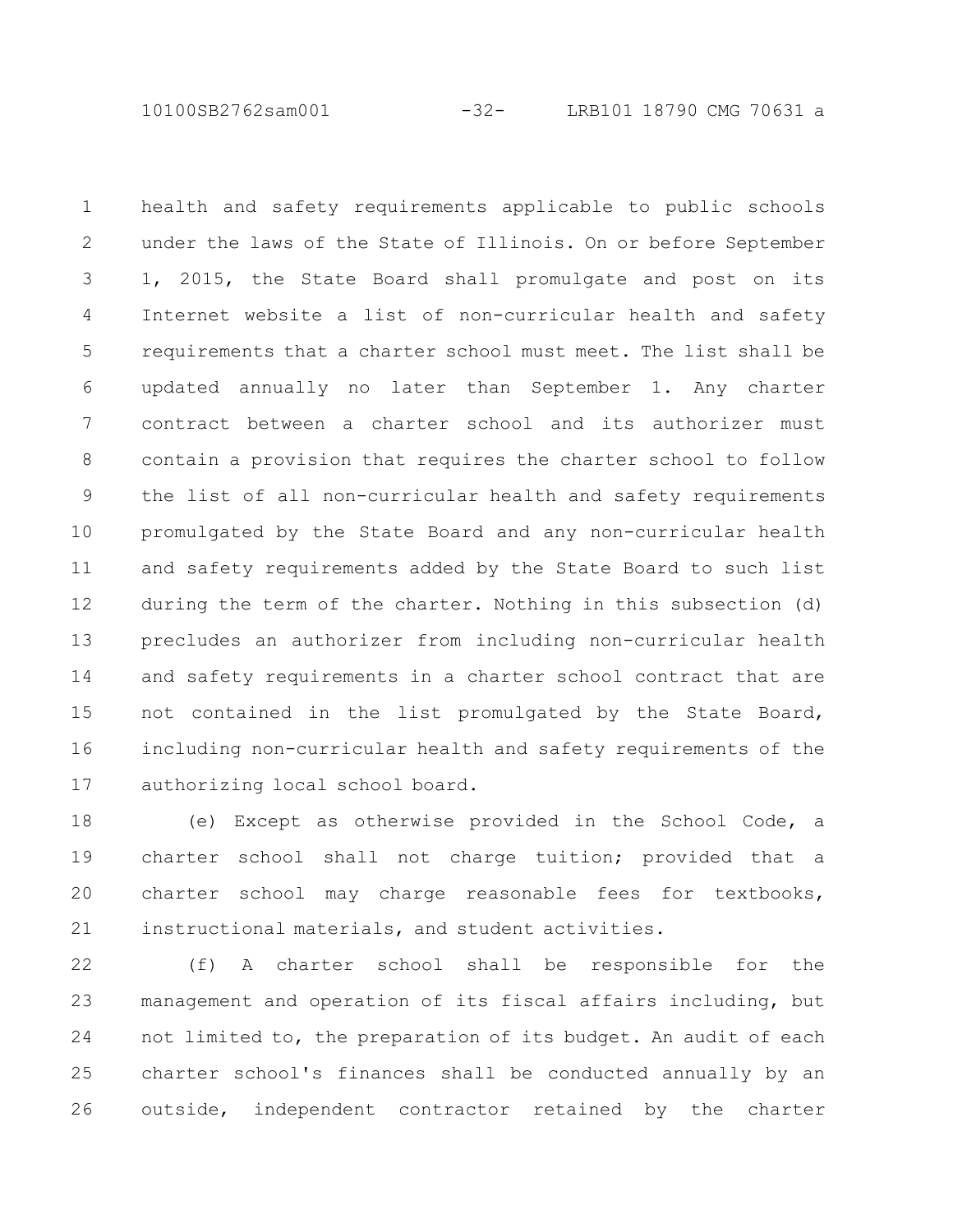10100SB2762sam001 -33- LRB101 18790 CMG 70631 a

school. To ensure financial accountability for the use of public funds, on or before December 1 of every year of operation, each charter school shall submit to its authorizer and the State Board a copy of its audit and a copy of the Form 990 the charter school filed that year with the federal Internal Revenue Service. In addition, if deemed necessary for proper financial oversight of the charter school, an authorizer may require quarterly financial statements from each charter school. 1 2 3 4 5 6 7 8 9

(g) A charter school shall comply with all provisions of this Article, the Illinois Educational Labor Relations Act, all federal and State laws and rules applicable to public schools that pertain to special education and the instruction of English learners, and its charter. A charter school is exempt from all other State laws and regulations in this Code governing public schools and local school board policies; however, a charter school is not exempt from the following: 10 11 12 13 14 15 16 17

(1) Sections 10-21.9 and 34-18.5 of this Code regarding criminal history records checks and checks of the Statewide Sex Offender Database and Statewide Murderer and Violent Offender Against Youth Database of applicants for employment; 18 19 20 21 22

(2) Sections 10-20.14, 10-22.6, 24-24, 34-19, and 34-84a of this Code regarding discipline of students; 23 24

(3) the Local Governmental and Governmental Employees Tort Immunity Act; 25 26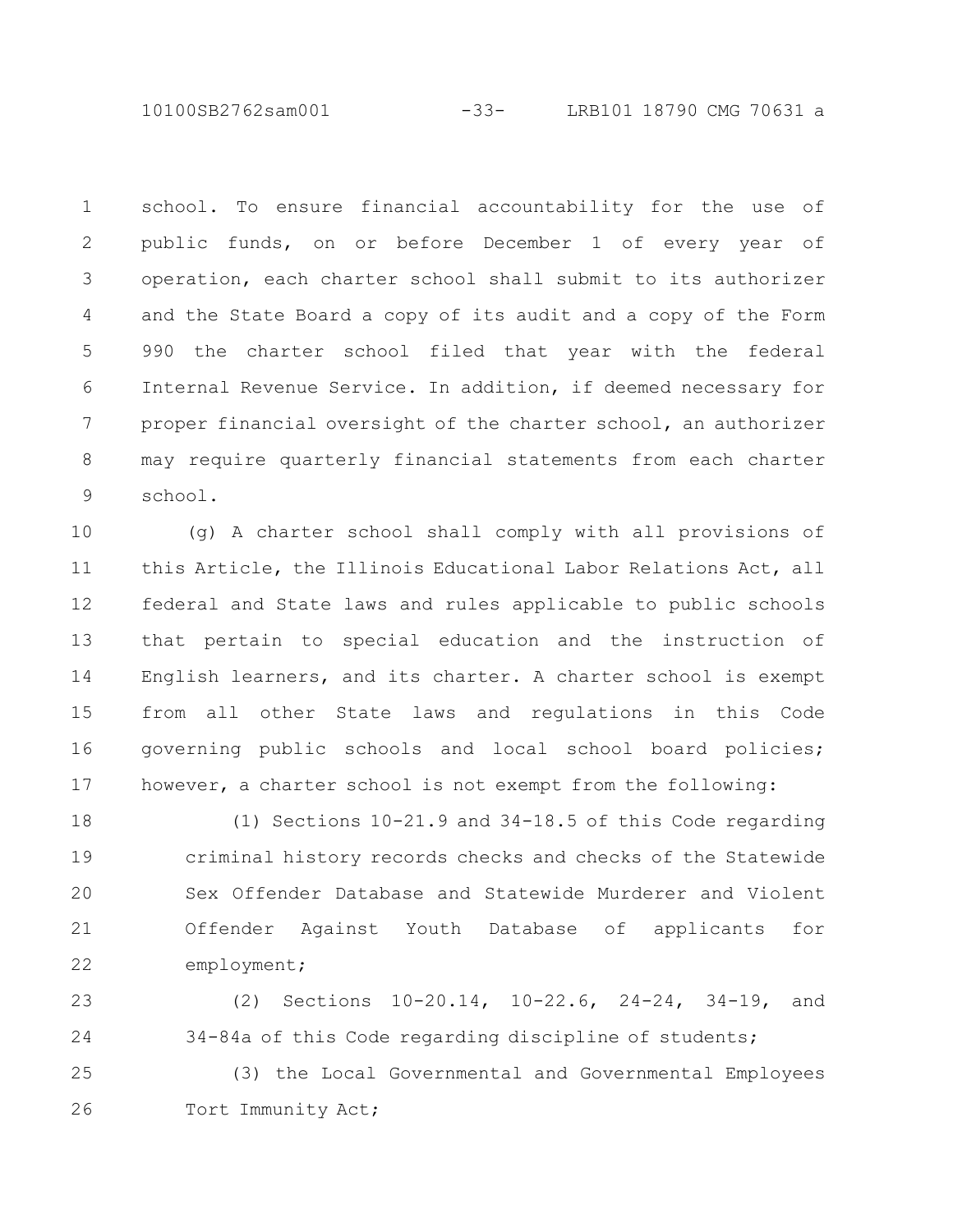10100SB2762sam001 -34- LRB101 18790 CMG 70631 a

(4) Section 108.75 of the General Not For Profit Corporation Act of 1986 regarding indemnification of officers, directors, employees, and agents; (5) the Abused and Neglected Child Reporting Act; (5.5) subsection (b) of Section 10-23.12 and subsection (b) of Section 34-18.6 of this Code; (6) the Illinois School Student Records Act; (7) Section 10-17a of this Code regarding school report cards; (8) the P-20 Longitudinal Education Data System Act; (9) Section 27-23.7 of this Code regarding bullying prevention; (10) Section 2-3.162 of this Code regarding student discipline reporting; (11) Sections 22-80 and 27-8.1 of this Code; (12) Sections 10-20.60 and 34-18.53 of this Code; (13) Sections 10-20.63 and 34-18.56 of this Code; (14) Section 26-18 of this Code; (15) Section 22-30 of this Code;  $\frac{1}{\text{and}}$ (16) Sections 24-12 and 34-85 of this Code; $\div$ (17) Section 10-23.13 of this Code; and (18) Section 27-9.1a of this Code. The change made by Public Act 96-104 to this subsection (g) is declaratory of existing law. (h) A charter school may negotiate and contract with a 1 2 3 4 5 6 7 8 9 10 11 12 13 14 15 16 17 18 19 20 21 22 23 24 25

school district, the governing body of a State college or

26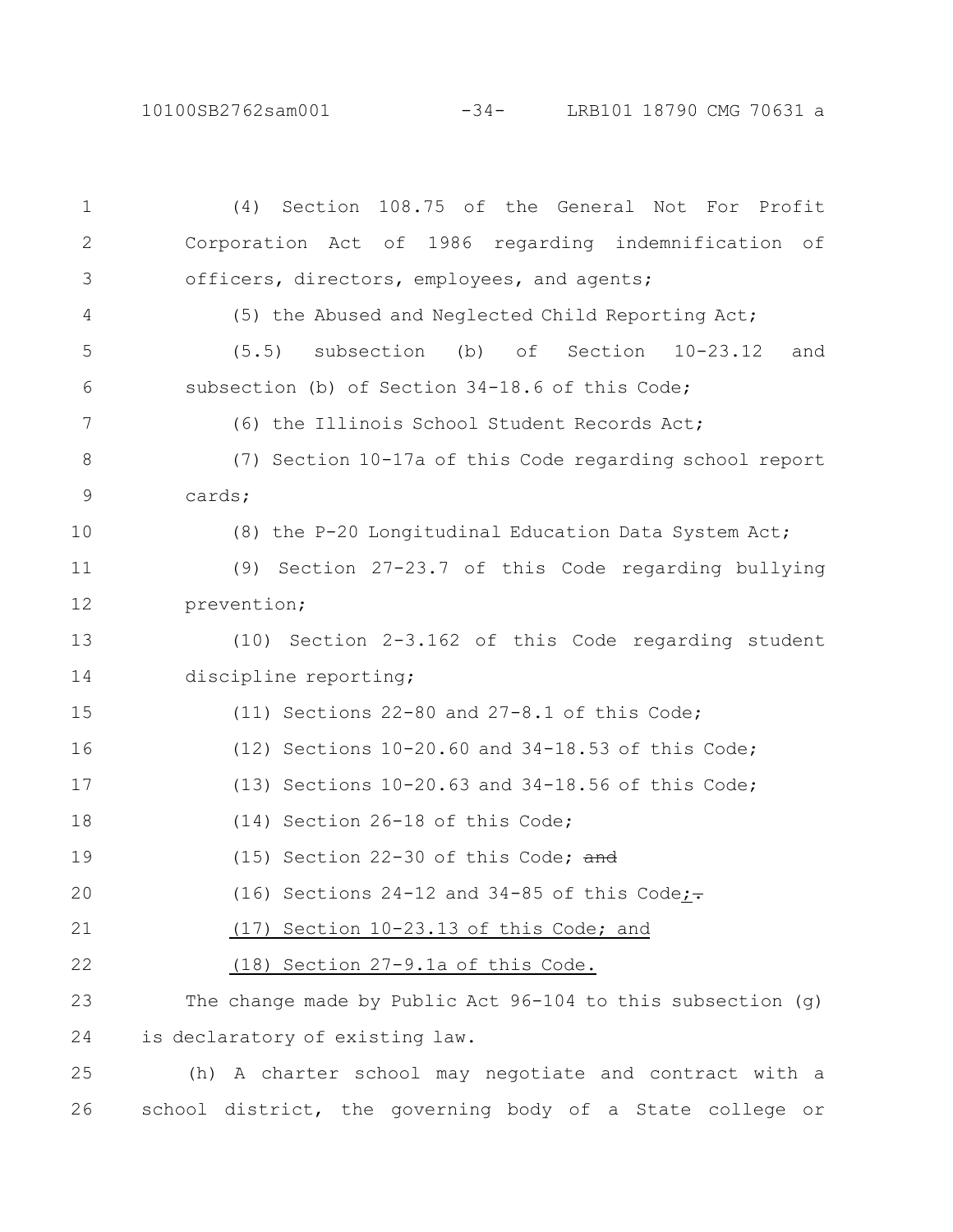10100SB2762sam001 -35- LRB101 18790 CMG 70631 a

university or public community college, or any other public or for-profit or nonprofit private entity for: (i) the use of a school building and grounds or any other real property or facilities that the charter school desires to use or convert for use as a charter school site, (ii) the operation and maintenance thereof, and (iii) the provision of any service, activity, or undertaking that the charter school is required to perform in order to carry out the terms of its charter. However, a charter school that is established on or after April 16, 2003 (the effective date of Public Act 93-3) and that operates in a city having a population exceeding 500,000 may not contract with a for-profit entity to manage or operate the school during the period that commences on April 16, 2003 (the effective date of Public Act 93-3) and concludes at the end of the 2004-2005 school year. Except as provided in subsection (i) of this Section, a school district may charge a charter school reasonable rent for the use of the district's buildings, grounds, and facilities. Any services for which a charter school contracts with a school district shall be provided by the district at cost. Any services for which a charter school contracts with a local school board or with the governing body of a State college or university or public community college shall be provided by the public entity at cost. 1 2 3 4 5 6 7 8 9 10 11 12 13 14 15 16 17 18 19 20 21 22 23

(i) In no event shall a charter school that is established by converting an existing school or attendance center to charter school status be required to pay rent for space that is 24 25 26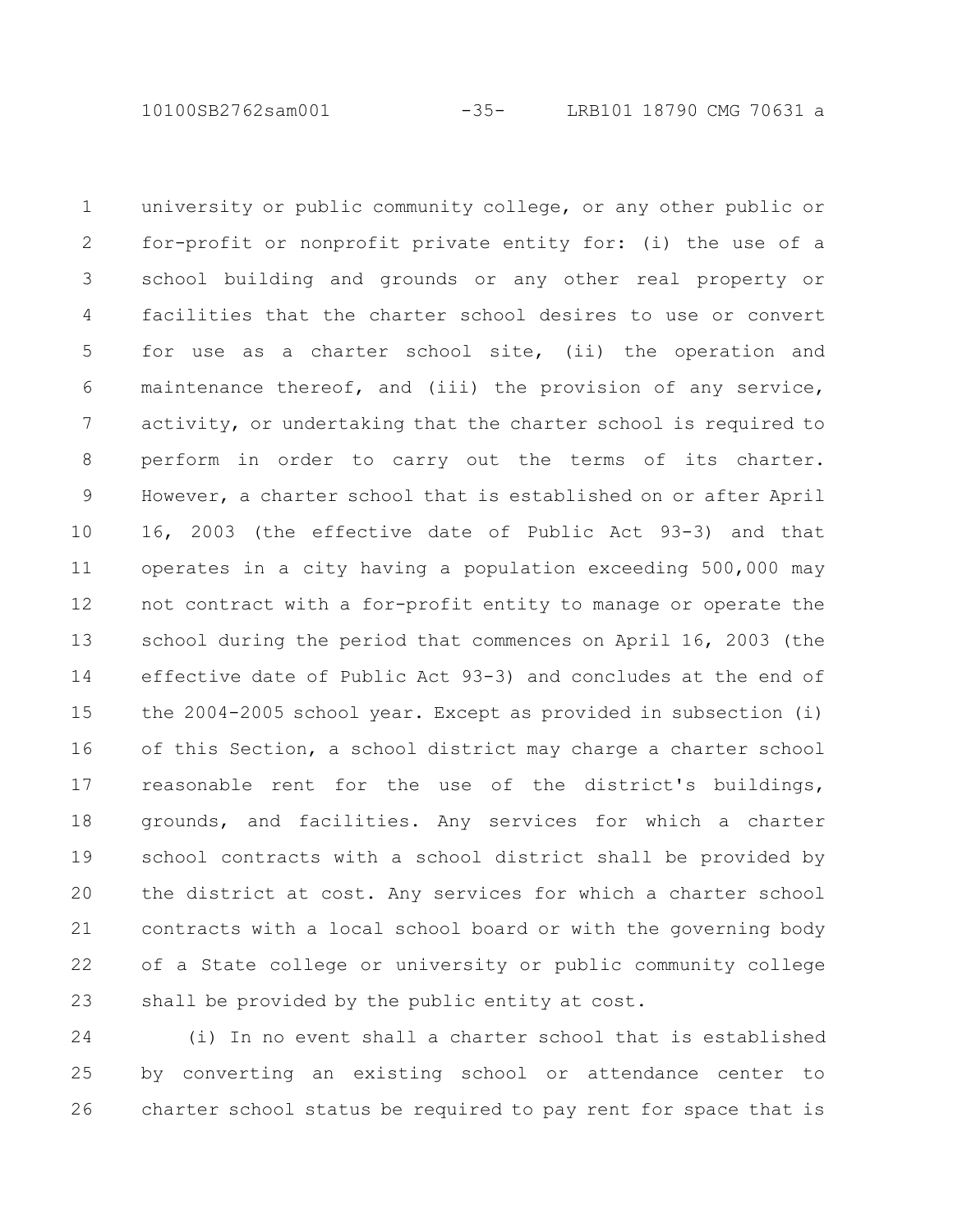10100SB2762sam001 -36- LRB101 18790 CMG 70631 a

deemed available, as negotiated and provided in the charter agreement, in school district facilities. However, all other costs for the operation and maintenance of school district facilities that are used by the charter school shall be subject to negotiation between the charter school and the local school board and shall be set forth in the charter. 1 2 3 4 5 6

(j) A charter school may limit student enrollment by age or grade level. 7 8

(k) If the charter school is approved by the State Board or Commission, then the charter school is its own local education agency. 9 10 11

(Source: P.A. 100-29, eff. 1-1-18; 100-156, eff. 1-1-18; 100-163, eff. 1-1-18; 100-413, eff. 1-1-18; 100-468, eff. 6-1-18; 100-726, eff. 1-1-19; 100-863, eff. 8-14-18; 101-81, eff. 7-12-19; 101-291, eff. 1-1-20; 101-531, eff. 8-23-19; 101-543, eff. 8-23-19; revised 9-19-19.) 12 13 14 15 16

(Text of Section after amendment by P.A. 101-50) 17

Sec. 27A-5. Charter school; legal entity; requirements. 18

(a) A charter school shall be a public, nonsectarian, nonreligious, non-home based, and non-profit school. A charter school shall be organized and operated as a nonprofit corporation or other discrete, legal, nonprofit entity authorized under the laws of the State of Illinois. 19 20 21 22 23

(b) A charter school may be established under this Article by creating a new school or by converting an existing public 24 25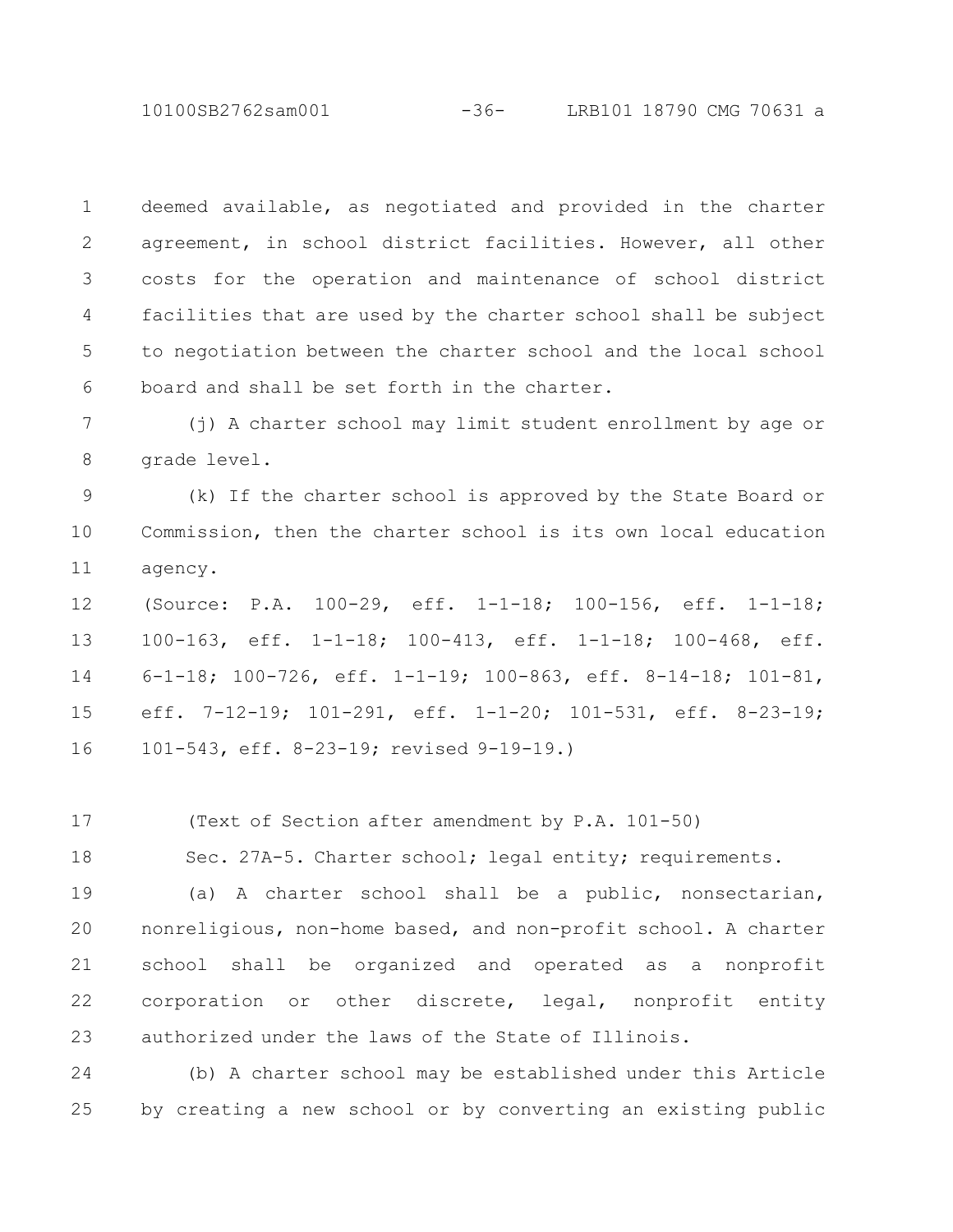school or attendance center to charter school status. Beginning on April 16, 2003 (the effective date of Public Act 93-3), in all new applications to establish a charter school in a city having a population exceeding 500,000, operation of the charter school shall be limited to one campus. The changes made to this Section by Public Act 93-3 do not apply to charter schools existing or approved on or before April 16, 2003 (the effective date of Public Act 93-3). 1 2 3 4 5 6 7 8

(b-5) In this subsection (b-5), "virtual-schooling" means a cyber school where students engage in online curriculum and instruction via the Internet and electronic communication with their teachers at remote locations and with students participating at different times. 9 10 11 12 13

From April 1, 2013 through December 31, 2016, there is a moratorium on the establishment of charter schools with virtual-schooling components in school districts other than a school district organized under Article 34 of this Code. This moratorium does not apply to a charter school with virtual-schooling components existing or approved prior to April 1, 2013 or to the renewal of the charter of a charter school with virtual-schooling components already approved prior to April 1, 2013. 14 15 16 17 18 19 20 21 22

(c) A charter school shall be administered and governed by its board of directors or other governing body in the manner provided in its charter. The governing body of a charter school shall be subject to the Freedom of Information Act and the Open 23 24 25 26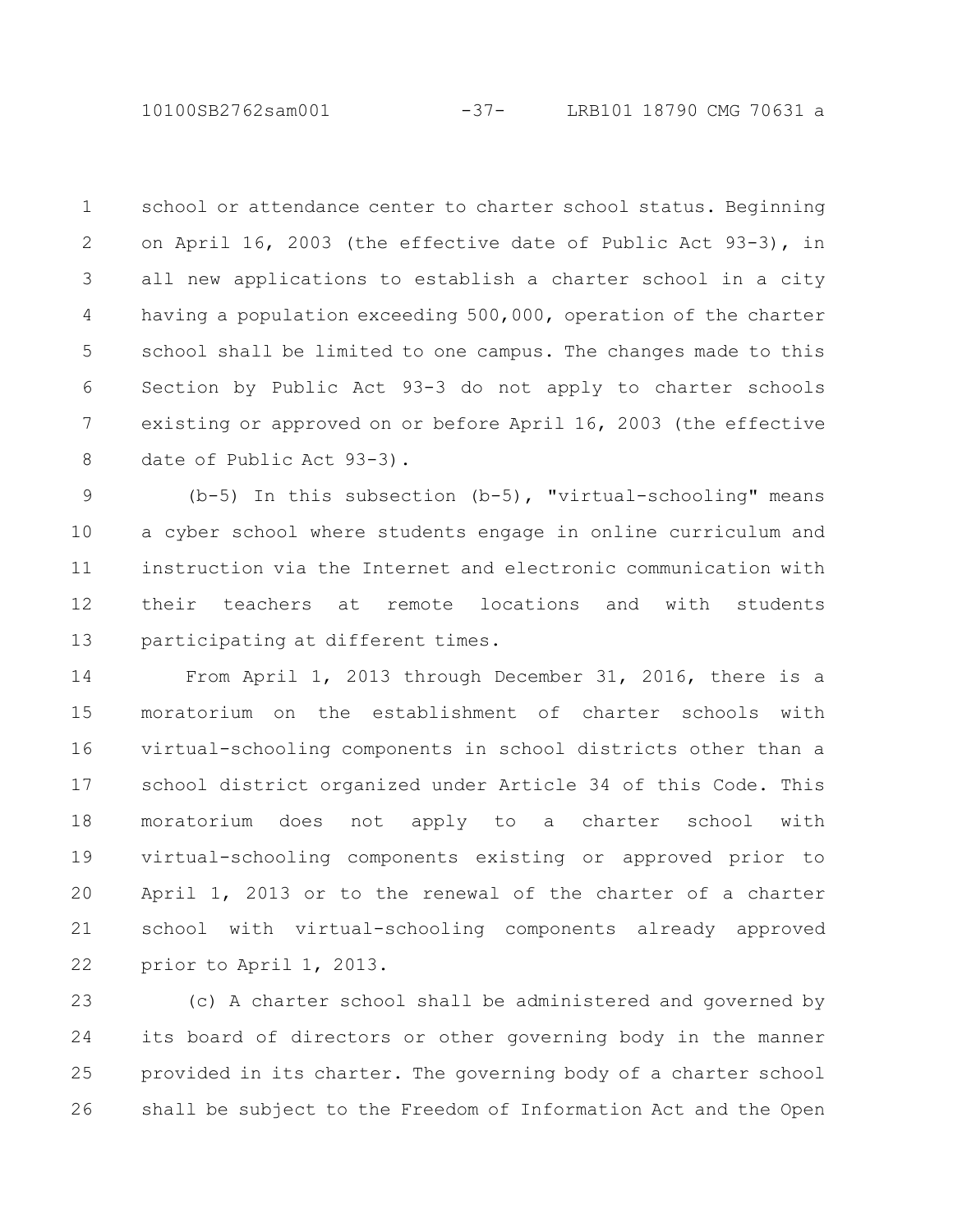10100SB2762sam001 -38- LRB101 18790 CMG 70631 a

Meetings Act. No later than January 1, 2021 (one year after the effective date of Public Act 101-291) this amendatory Act of the 101st General Assembly, a charter school's board of directors or other governing body must include at least one parent or guardian of a pupil currently enrolled in the charter school who may be selected through the charter school or a charter network election, appointment by the charter school's board of directors or other governing body, or by the charter school's Parent Teacher Organization or its equivalent. 1 2 3 4 5 6 7 8 9

(c-5) No later than January 1, 2021 (one year after the effective date of Public Act 101-291) this amendatory Act of the 101st General Assembly or within the first year of his or her first term, every voting member of a charter school's board of directors or other governing body shall complete a minimum of 4 hours of professional development leadership training to ensure that each member has sufficient familiarity with the board's or governing body's role and responsibilities, including financial oversight and accountability of the school, evaluating the principal's and school's performance, adherence to the Freedom of Information Act and the Open Meetings Act Aets, and compliance with education and labor law. In each subsequent year of his or her term, a voting member of a charter school's board of directors or other governing body shall complete a minimum of 2 hours of professional development training in these same areas. The training under this subsection may be provided or certified by a statewide charter 10 11 12 13 14 15 16 17 18 19 20 21 22 23 24 25 26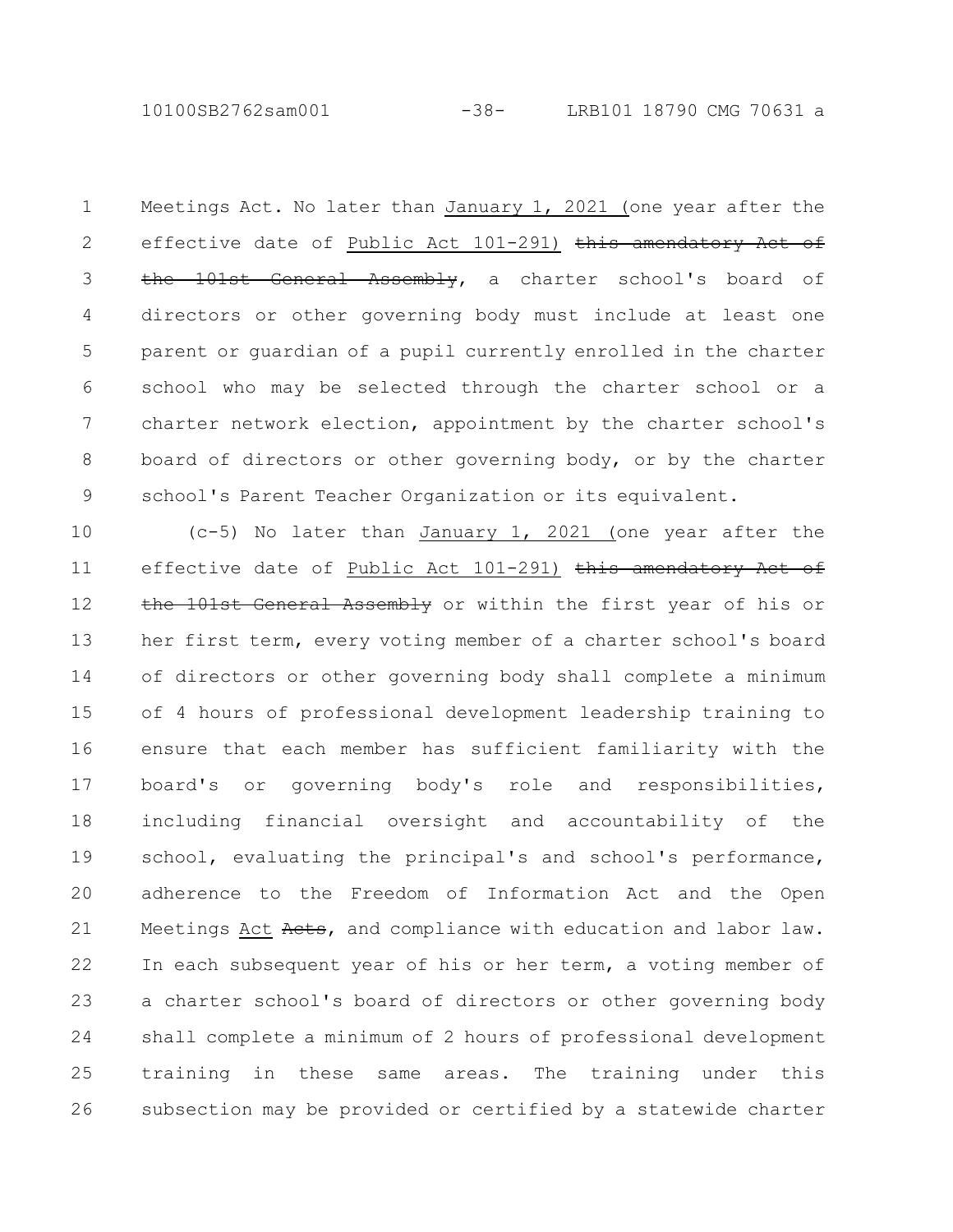school membership association or may be provided or certified by other qualified providers approved by the State Board of Education. 1 2 3

(d) For purposes of this subsection (d), "non-curricular health and safety requirement" means any health and safety requirement created by statute or rule to provide, maintain, preserve, or safeguard safe or healthful conditions for students and school personnel or to eliminate, reduce, or prevent threats to the health and safety of students and school personnel. "Non-curricular health and safety requirement" does not include any course of study or specialized instructional requirement for which the State Board has established goals and learning standards or which is designed primarily to impart knowledge and skills for students to master and apply as an outcome of their education. 4 5 6 7 8 9 10 11 12 13 14 15

A charter school shall comply with all non-curricular health and safety requirements applicable to public schools under the laws of the State of Illinois. On or before September 1, 2015, the State Board shall promulgate and post on its Internet website a list of non-curricular health and safety requirements that a charter school must meet. The list shall be updated annually no later than September 1. Any charter contract between a charter school and its authorizer must contain a provision that requires the charter school to follow the list of all non-curricular health and safety requirements promulgated by the State Board and any non-curricular health 16 17 18 19 20 21 22 23 24 25 26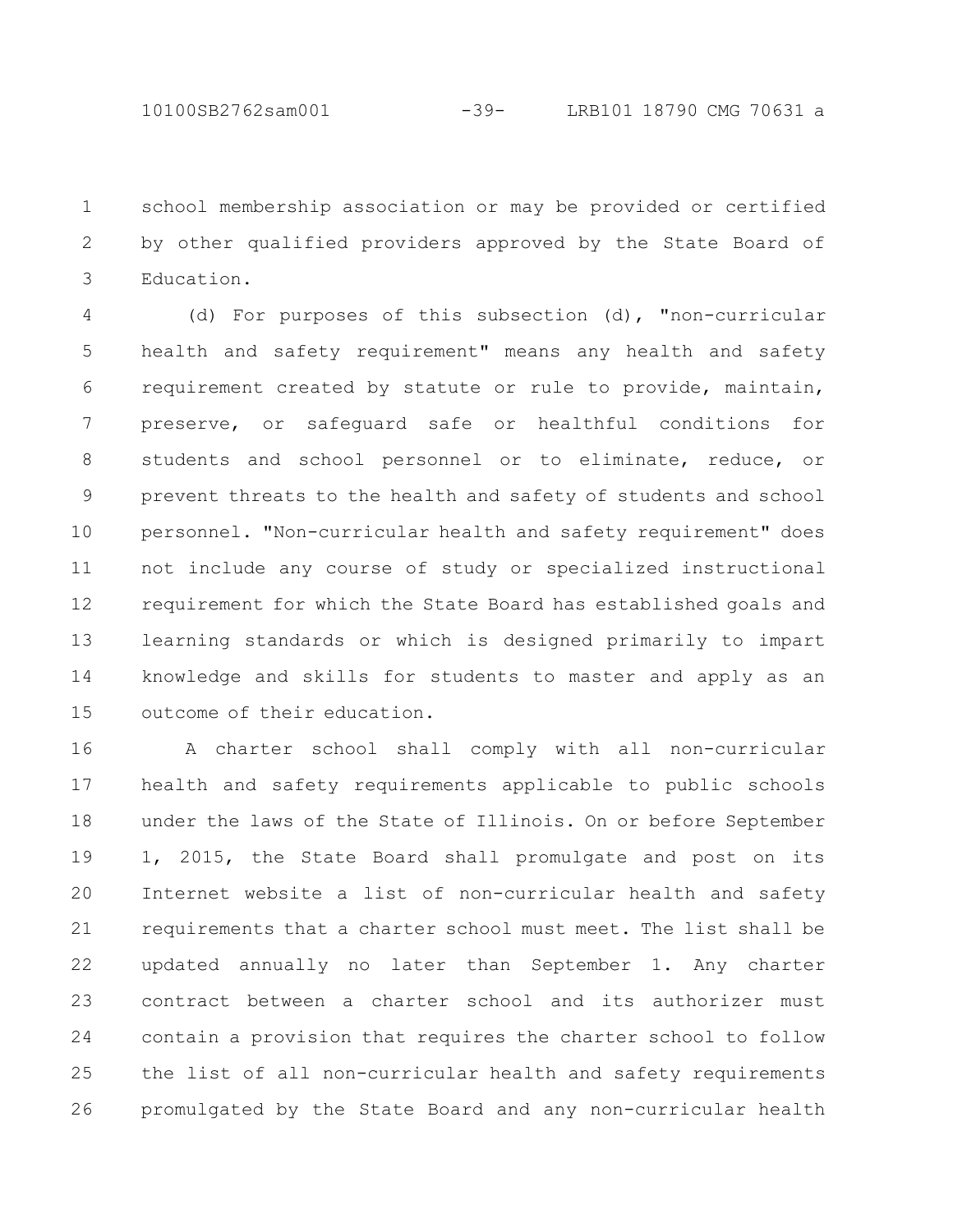10100SB2762sam001 -40- LRB101 18790 CMG 70631 a

and safety requirements added by the State Board to such list during the term of the charter. Nothing in this subsection (d) precludes an authorizer from including non-curricular health and safety requirements in a charter school contract that are not contained in the list promulgated by the State Board, including non-curricular health and safety requirements of the authorizing local school board. 1 2 3 4 5 6 7

(e) Except as otherwise provided in the School Code, a charter school shall not charge tuition; provided that a charter school may charge reasonable fees for textbooks, instructional materials, and student activities. 8 9 10 11

(f) A charter school shall be responsible for the management and operation of its fiscal affairs including, but not limited to, the preparation of its budget. An audit of each charter school's finances shall be conducted annually by an outside, independent contractor retained by the charter school. To ensure financial accountability for the use of public funds, on or before December 1 of every year of operation, each charter school shall submit to its authorizer and the State Board a copy of its audit and a copy of the Form 990 the charter school filed that year with the federal Internal Revenue Service. In addition, if deemed necessary for proper financial oversight of the charter school, an authorizer may require quarterly financial statements from each charter school. 12 13 14 15 16 17 18 19 20 21 22 23 24 25

26

(g) A charter school shall comply with all provisions of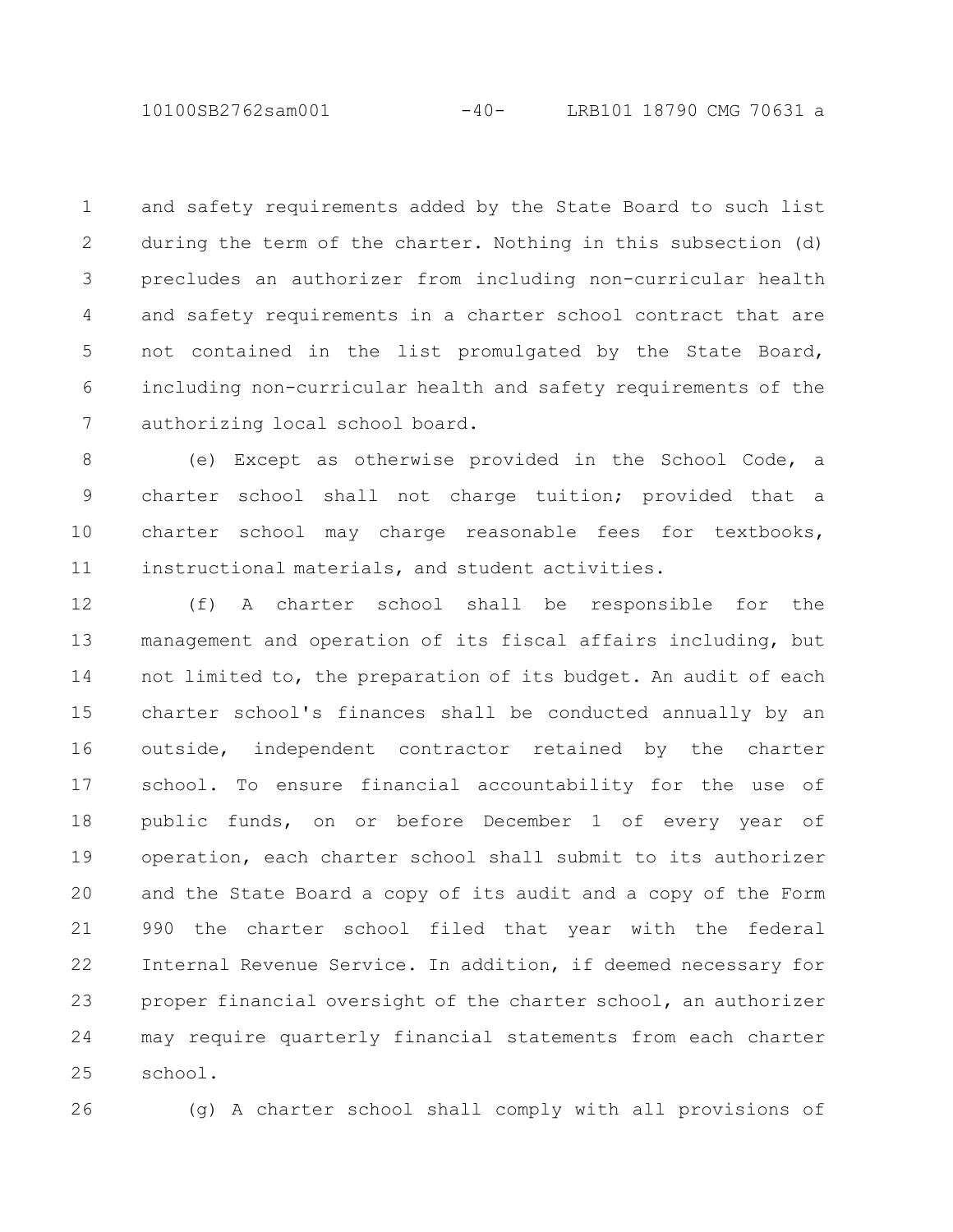this Article, the Illinois Educational Labor Relations Act, all federal and State laws and rules applicable to public schools that pertain to special education and the instruction of English learners, and its charter. A charter school is exempt from all other State laws and regulations in this Code governing public schools and local school board policies; however, a charter school is not exempt from the following: 1 2 3 4 5 6 7

(1) Sections 10-21.9 and 34-18.5 of this Code regarding criminal history records checks and checks of the Statewide Sex Offender Database and Statewide Murderer and Violent Offender Against Youth Database of applicants for employment; 8 9 10 11 12

(2) Sections 10-20.14, 10-22.6, 24-24, 34-19, and 34-84a of this Code regarding discipline of students; 13 14

(3) the Local Governmental and Governmental Employees Tort Immunity Act; 15 16

(4) Section 108.75 of the General Not For Profit Corporation Act of 1986 regarding indemnification of officers, directors, employees, and agents; 17 18 19

20

26

(5) the Abused and Neglected Child Reporting Act;

(5.5) subsection (b) of Section 10-23.12 and subsection (b) of Section 34-18.6 of this Code; 21 22

(6) the Illinois School Student Records Act; (7) Section 10-17a of this Code regarding school report cards; 23 24 25

(8) the P-20 Longitudinal Education Data System Act;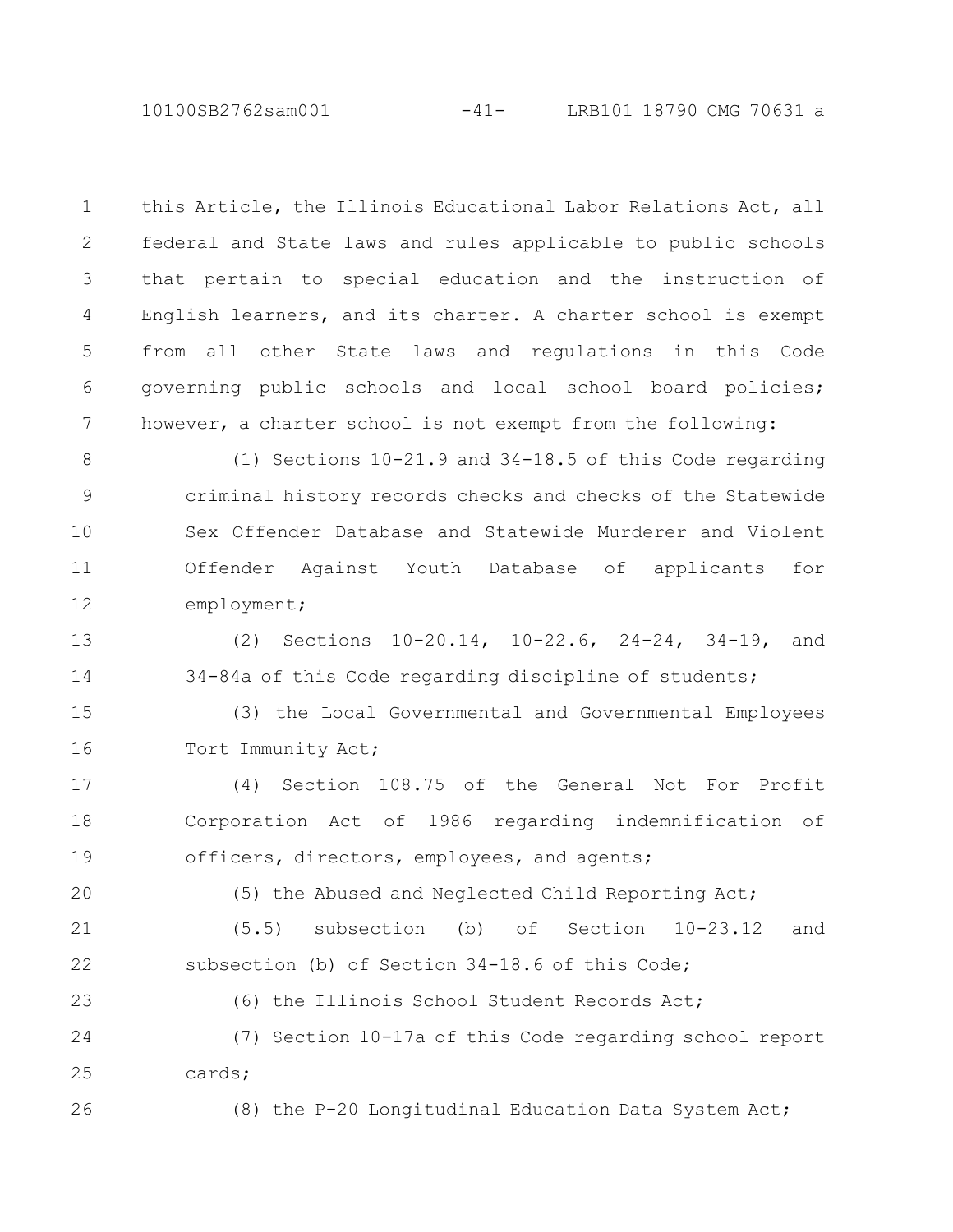| $\mathbf 1$ | (9) Section 27-23.7 of this Code regarding bullying           |
|-------------|---------------------------------------------------------------|
| 2           | prevention;                                                   |
| 3           | (10) Section 2-3.162 of this Code regarding student           |
| 4           | discipline reporting;                                         |
| 5           | (11) Sections $22-80$ and $27-8.1$ of this Code;              |
| 6           | (12) Sections 10-20.60 and 34-18.53 of this Code;             |
| 7           | (13) Sections $10-20.63$ and $34-18.56$ of this Code;         |
| 8           | (14) Section 26-18 of this Code;                              |
| 9           | $(15)$ Section 22-30 of this Code; and                        |
| 10          | (16) Sections 24-12 and 34-85 of this Code;-                  |
| 11          | $(17)$ $(16)$ The Seizure Smart School Act;                   |
| 12          | (18) Section 10-23.13 of this Code; and                       |
| 13          | (19) Section 27-9.1a of this Code.                            |
| 14          | The change made by Public Act $96-104$ to this subsection (g) |
| 15          | is declaratory of existing law.                               |

(h) A charter school may negotiate and contract with a school district, the governing body of a State college or university or public community college, or any other public or for-profit or nonprofit private entity for: (i) the use of a school building and grounds or any other real property or facilities that the charter school desires to use or convert for use as a charter school site, (ii) the operation and maintenance thereof, and (iii) the provision of any service, activity, or undertaking that the charter school is required to perform in order to carry out the terms of its charter. However, a charter school that is established on or after April 16 17 18 19 20 21 22 23 24 25 26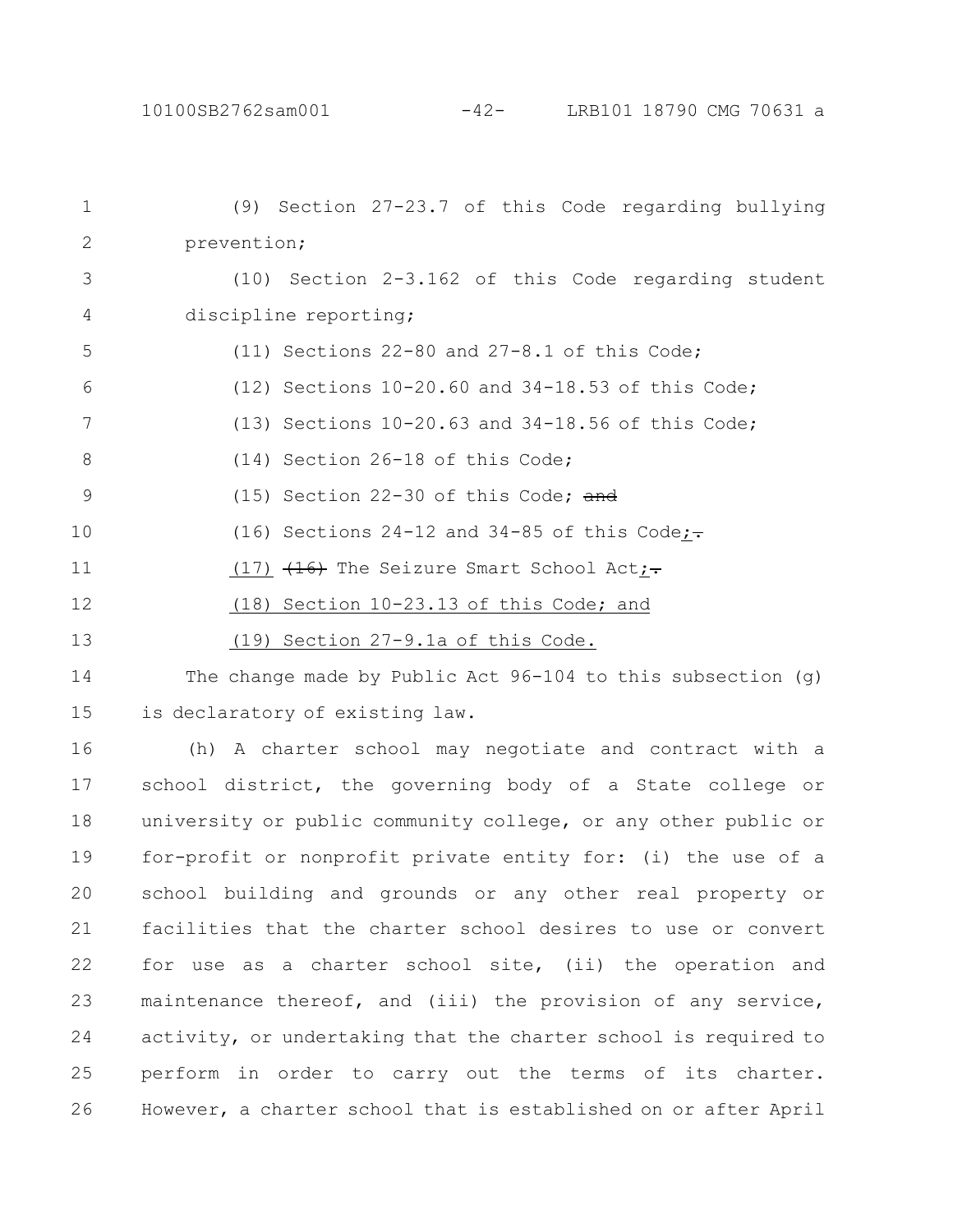10100SB2762sam001 -43- LRB101 18790 CMG 70631 a

16, 2003 (the effective date of Public Act 93-3) and that operates in a city having a population exceeding 500,000 may not contract with a for-profit entity to manage or operate the school during the period that commences on April 16, 2003 (the effective date of Public Act 93-3) and concludes at the end of the 2004-2005 school year. Except as provided in subsection (i) of this Section, a school district may charge a charter school reasonable rent for the use of the district's buildings, grounds, and facilities. Any services for which a charter school contracts with a school district shall be provided by the district at cost. Any services for which a charter school contracts with a local school board or with the governing body of a State college or university or public community college shall be provided by the public entity at cost. 1 2 3 4 5 6 7 8 9 10 11 12 13 14

(i) In no event shall a charter school that is established by converting an existing school or attendance center to charter school status be required to pay rent for space that is deemed available, as negotiated and provided in the charter agreement, in school district facilities. However, all other costs for the operation and maintenance of school district facilities that are used by the charter school shall be subject to negotiation between the charter school and the local school board and shall be set forth in the charter. 15 16 17 18 19 20 21 22 23

(j) A charter school may limit student enrollment by age or grade level. 24 25

26

(k) If the charter school is approved by the State Board or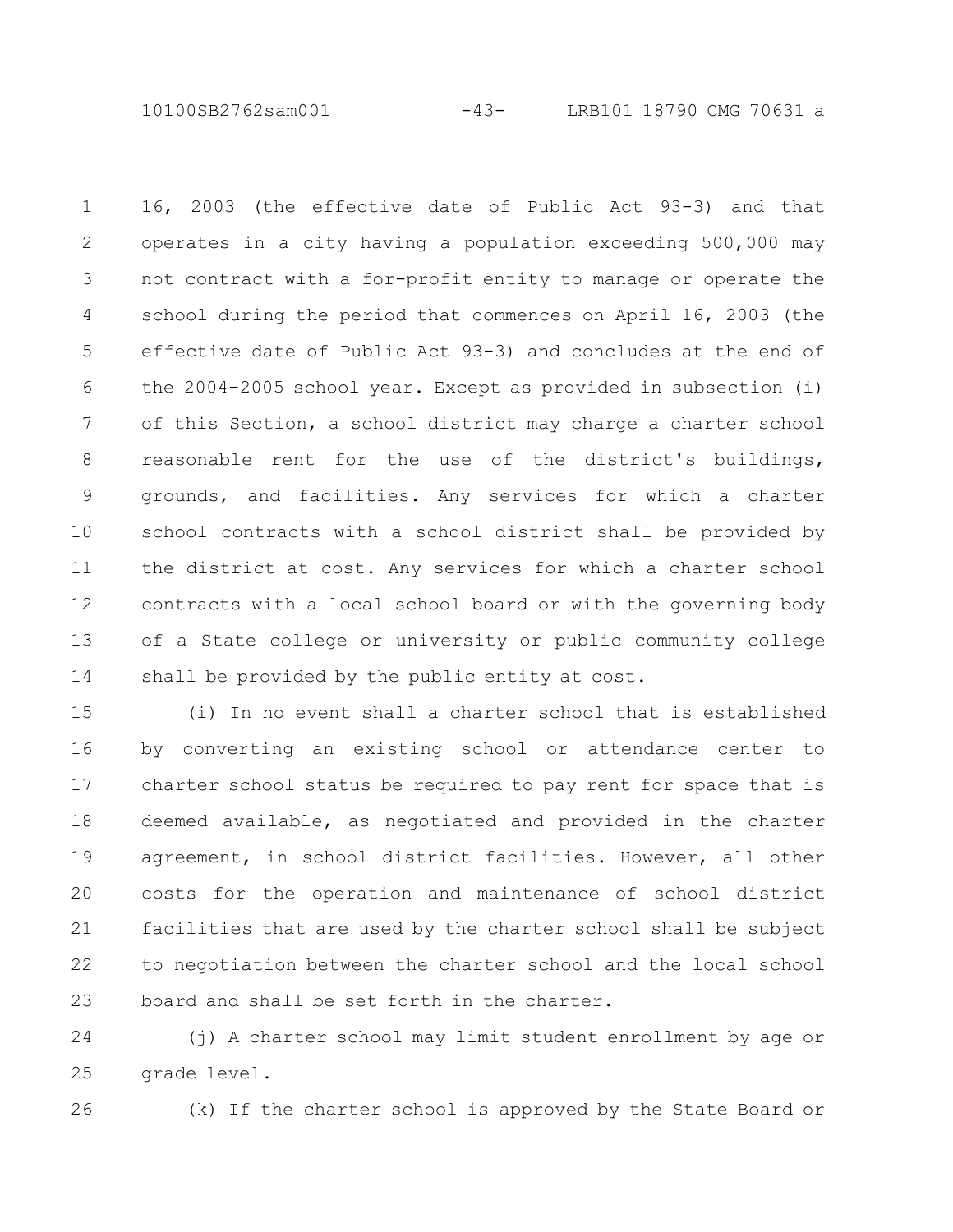Commission, then the charter school is its own local education agency. 1 2

(Source: P.A. 100-29, eff. 1-1-18; 100-156, eff. 1-1-18; 100-163, eff. 1-1-18; 100-413, eff. 1-1-18; 100-468, eff. 6-1-18; 100-726, eff. 1-1-19; 100-863, eff. 8-14-18; 101-50, eff. 7-1-20; 101-81, eff. 7-12-19; 101-291, eff. 1-1-20; 101-531, eff. 8-23-19; 101-543, eff. 8-23-19; revised  $9-19-19.$ 3 4 5 6 7 8

(105 ILCS 5/34-18.8) (from Ch. 122, par. 34-18.8) 9

Sec. 34-18.8. HIV AIDS training. School quidance counselors, nurses, teachers and other school personnel who work with pupils shall may be trained to have a basic knowledge of matters relating to human immunodeficiency virus (HIV) acquired immunodeficiency syndrome (AIDS), including the nature of the infection disease, its causes and effects, the means of detecting it and preventing its transmission, the availability of appropriate sources of counseling and referral, and any other medically accurate information that is age and developmentally appropriate for may be appropriate eonsidering the age and grade level of such pupils. The Board of Education shall supervise such training. The State Board of Education and the Department of Public Health shall jointly develop standards for such training. 10 11 12 13 14 15 16 17 18 19 20 21 22 23

(Source: P.A. 86-900.) 24